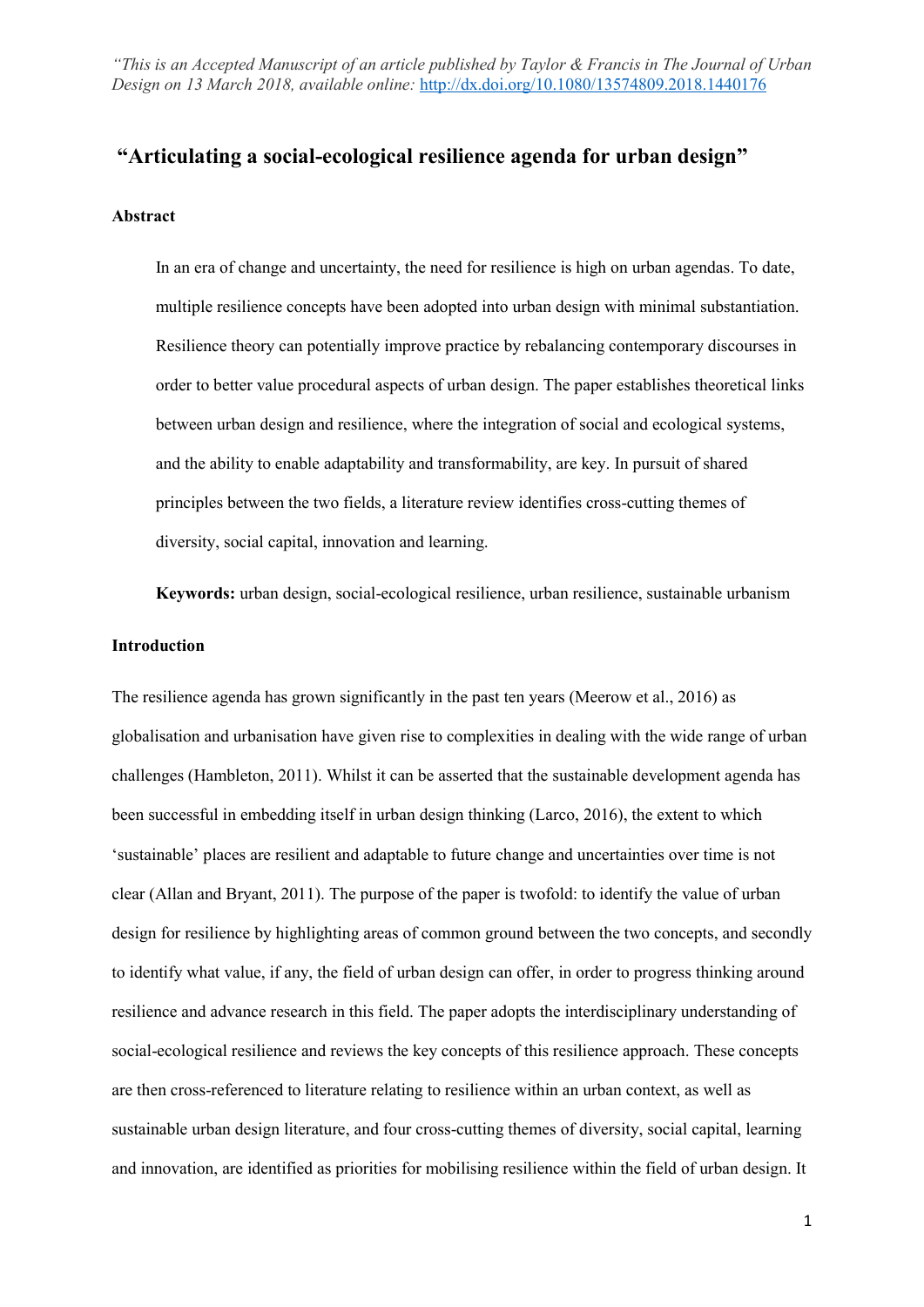is posited that the unique socio-spatial tensions existing in urban design can offer insights into how social-ecological resilience research may effectively consider physical change and associated governance processes.

An initial review of what urban design literature says about how to enable resilience within the built environment concludes that there is no clear message nor approach that is shared across the field. In many cases, there is confusion around the various narratives of resilience, with a divergence of opinion as to whether the quality of robustness and/or adaptability should be the predominant force at play. Additionally, there are issues of scale that have not been resolved within the academic literature, and understandings of how urban design is conceptualized across different spatial, temporal, and institutional scales is critical to applying resilience thinking in an urban context.

Insights can be provided by applying a resilience lens to urban design to organize thought around what resilience means in a design context. It is acknowledged that the holistic, political, creative and multi-disciplinary realms within which urban design is rooted, results in it inevitably suffering from a lack of cohesive thinking (Cuthbert, 2007). However, given its integrative role within the governance of the built environment of aiding a collaborative and multi-disciplinary approach, could there be a specific and significant role for urban design within a contemporary resilience agenda? Substantive evidence is required to identify the value of urban design for resilience.

It may be argued that the 'resilience turn' of the past ten years calls for a paradigmatic shift in thinking about planning and design (Cunningham, 2013), one where existing traditions and ways of doing things are no longer valid. However, it can be asserted that urban design has always 'done things differently'. Indeed, design is about change, and 'design thinking' (Cross, 2001; Çalıskan, 2012) operates in an environment with continual uncertainties (Jones, 1980). Furthermore, urban design practice is shaped through legislative and political systems (Cuthbert, 2006), but is often carried out in an informal and flexible manner where the context of the place should dictate the unique approach used (Beirão et al., 2011). To that end it is important to identify current research that already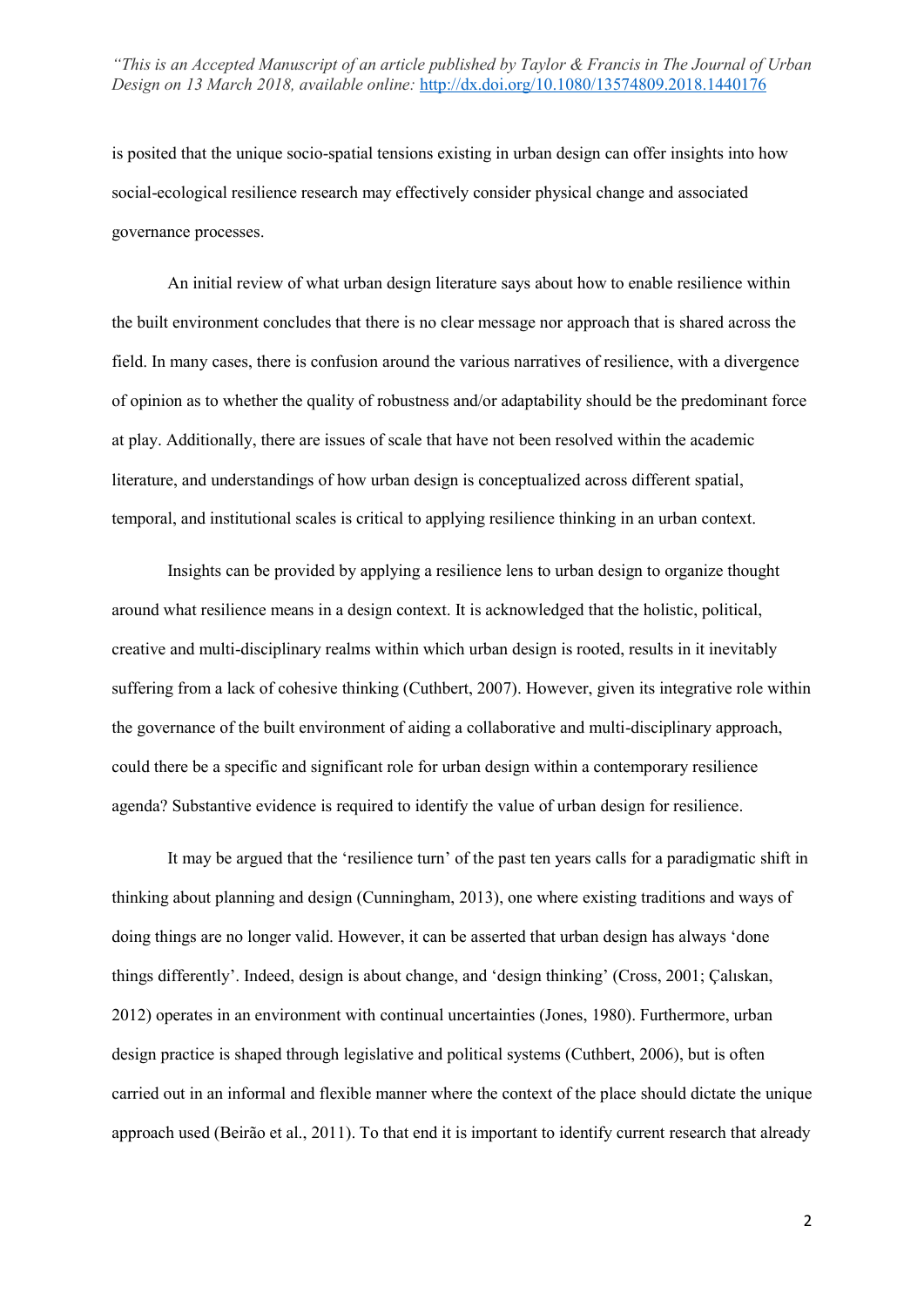embeds concepts of resilience thinking, and in doing so, make sure that the connections between resilience and urban design theory are built on strong foundations.

Preliminary analysis of contemporary resilience theory demonstrates that there are sufficient links with urban design to warrant a more in-depth analysis of the shared characteristics between the two contested concepts (Allan and Bryant, 2011). The paper goes further than previously published research by establishing, through a qualitative evidence synthesis, a stronger articulation of the connection between urban design and resilience principles. A thematic review of core literature is carried out to identify cross-cutting themes between social-ecological resilience, urban resilience and resilience within urban design. This is an important endeavour because urban design is criticized for being anarchic, insubstantial and based on dogma (Cuthbert, 2007; Marshall, 2012) and therefore needs to strengthen its theoretical underpinnings. Notwithstanding recent studies indicating the value of a design-led approach to place shaping (Carmona et al., 2002; Macmillan, 2006; Hack & Sagalyn, 2011; Nase et al., 2015), there has been a call to substantiate many of the normative principles of urban design (Marshall, 2012). As such, current thinking in urban design may be strengthened by drawing on evidence from the social-ecological resilience research community.

The paper explores the relationship between urban design and resilience in four key sections as shown in Figure 1. Section 1 explores the rationale behind the study and evidences poor links currently between urban design and resilience. Section 2 sets out the research method that is used to attempt to fill this knowledge gap by identifying three research fields for exploration and comparison. Section 3 identifies and discusses four cross-cutting themes identified from the literature in Section 2, whilst Section 4 discusses the value of the findings, and how a resilience approach may be mobilised within urban design. What is particularly evident, is that resilience concepts are not new to the field of urban design, and particularly within the sustainable urban design and sustainable urbanism traditions, where social aspects of urban form (Tonkiss, 2013; Jacobs, 1961) have been argued for some time as important considerations for the shaping of successful places.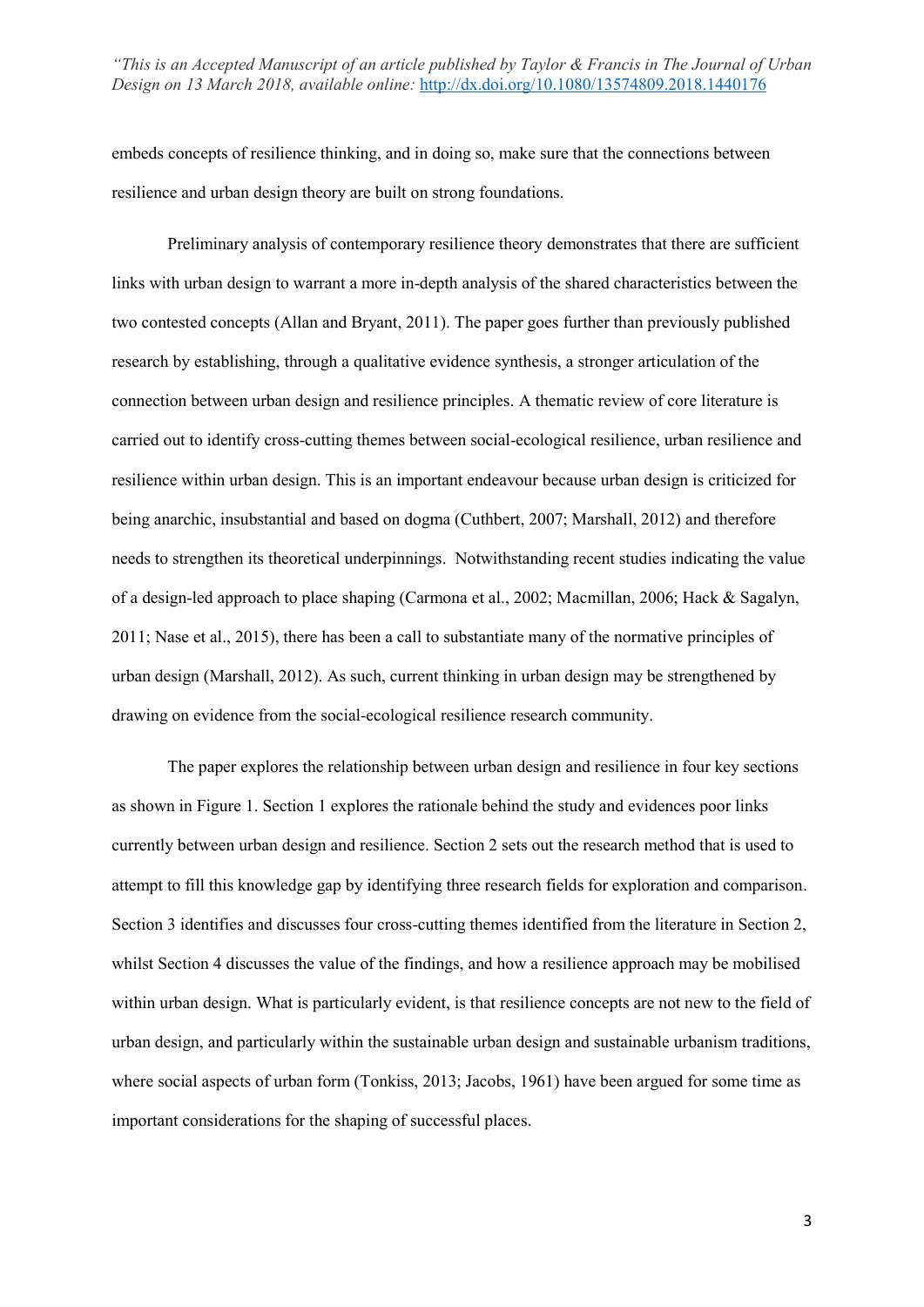

Figure 1: Overview of the paper: a strategy for identifying cross-cutting themes of urban design and resilience (Source: Author's own).

#### **The 'new sustainability challenge'**

The sustainable development agenda moved into mainstream thought around issues of finite resources and futurity from the 1980s onwards (Du Pisani and Jacobus, 2006). The widely adopted and enduring definition of sustainability (Brundtland, 1987) suggested that the needs of future generations can be known, and therefore could be accommodated in current consumption processes. Since the turn of the millennium, however, there has been growing recognition of the need to mobilise a 'new sustainability science' (Kates et al., 2001) that addresses the consequences of change (Turner et al., 2003) and takes account of future uncertainties (Leach et al., 2010).

It is now widely recognized that human activity's dominance over the environment is causing startling changes, not least the erosion of its rich natural capital at an alarming rate (Pearce and Atkinson, 1993; Prugh et al., 1999). There is a need to advance sustainability science to acknowledge change and uncertainty, and meet the needs of the 'Anthropocene' (Crutzen and Steffen, 2003), a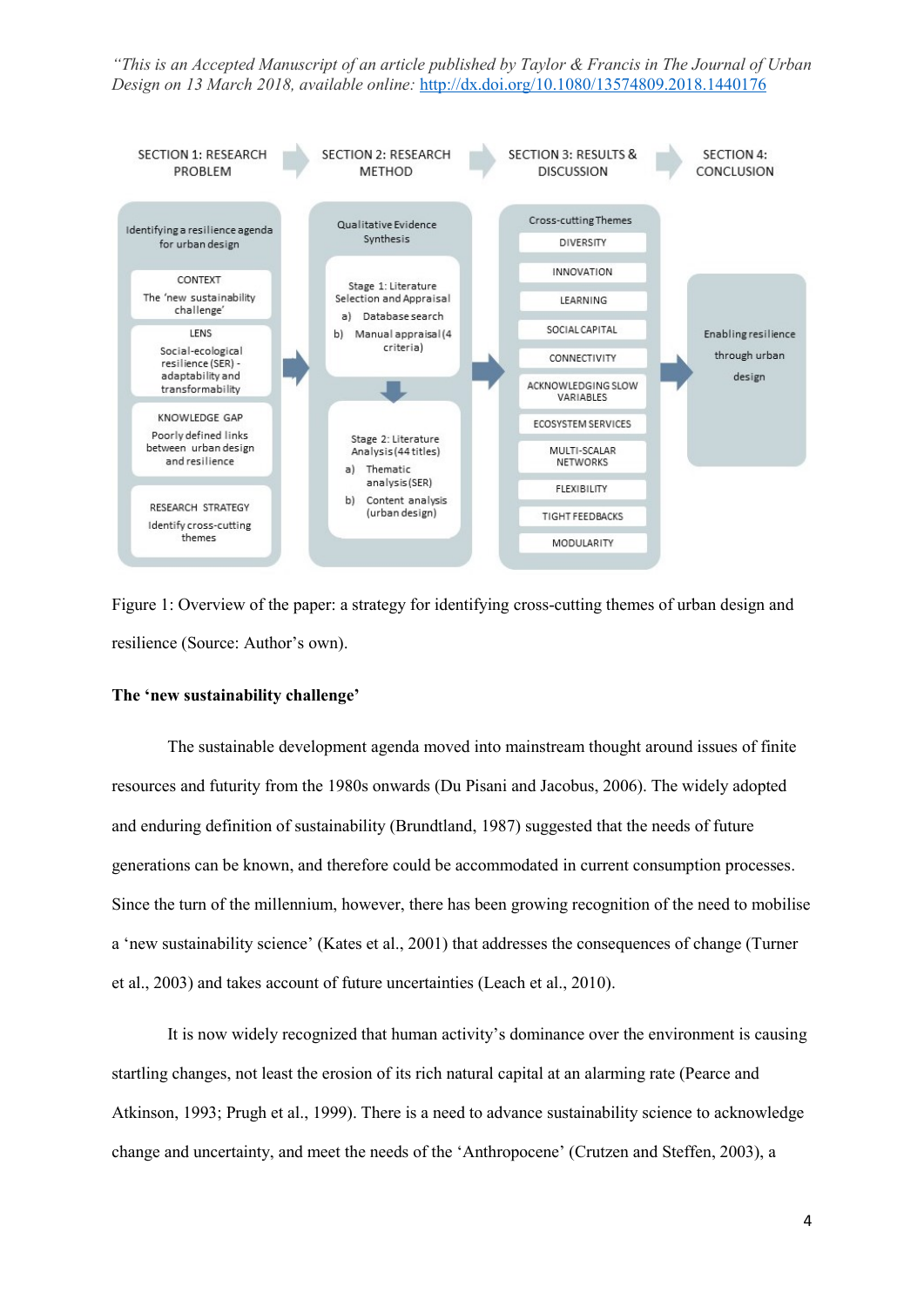shifting global trajectory from a period of human growth and influence within the earth's ecosystem, to one that recognises that human activities are profoundly altering many geologically significant conditions and processes (Brauch et al., 2016). A narrative that has arisen with this is the need to think beyond the traditional command-and-control strategies to be able to deal with surprise and uncertainty (Holling and Meffe, 1996).

Globalisation has accelerated the level of complexity in urban systems as places become more connected, and now has a speed, inevitability and a force that it has not had before (Hutton and Giddens, 2000). Part of understanding such complexity, is recognising that there are multiple framings of goals of development or sustainability, rather than a single path (Leach et al., 2010). Understanding urban places as complex adaptive systems can be a useful way of recognising the need for a new understanding of sustainability, one which takes account of non-linearity (Ludwig et al., 1997), heterogeneity (Adger et al., 2005) and cross-scale interactions (Walker et al., 2004).

A complex adaptive systems approach acknowledges the dynamic properties of interlinked and embedded systems interacting together at different spatial and temporal scales of the urban system (Walker and Salt, 2006). It is this complexity that finds command-and control strategies for satisfying a desired outcome ineffective (Campbell, 2011), and that where a change within the system is attempted, shifts and changes occur elsewhere in the system that lead to unforeseen and undetected effects (Boin et al., 2010). This increasing complexity and dependencies of urban systems means there are growing pressures and challenges that are increasingly difficult to comprehend and respond to.

Whilst recognition of this new sustainability challenge (Leach et al., 2010) has grown, so too has resilience theory. In this context resilience is understood as "the capacity of a system to absorb disturbance and reorganize while undergoing change so as to still retain essentially the same function, structure, identity, and feedbacks" (Walker et al., 2004, p.4). The ability of a system to change and adapt, whilst not collapsing, is critical. This also takes account of a system as being comprised of linked social and ecological (Berkes et al., 2003) systems, which is argued in the paper as being the most appropriate lens through which to explore urban design.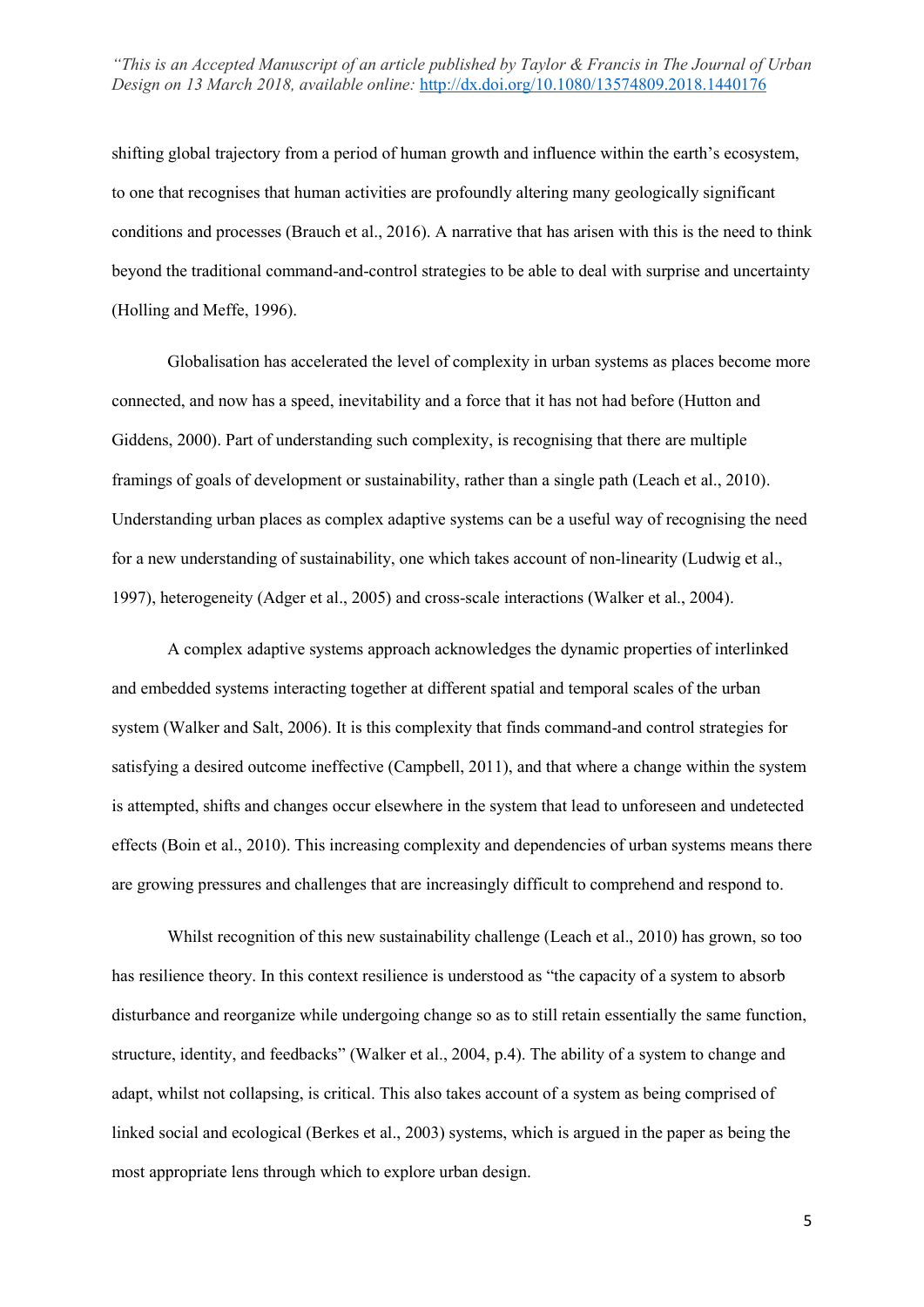Notwithstanding the normative position set out above of resilience as a positive property of a system, there are many ambiguities and critiques in this evolving field of resilience research (Meerow and Newell, 2016; Unger, 2011; Vale, 2014), not least due to its holistic, integrative and interdisciplinary characteristics. Social scientists rightfully point out that underlying politics of resilience have largely been ignored (Meerow et al., 2016; Vale, 2014), and therefore it is important that a thorough understanding of resilience is taken before it is applied directly to an urban design context. Similarly, proponents for a resilience approach argue that as an interdisciplinary approach is sought for resilience, conflict and critique arises (Nkhata et al., 2008). The following section (see Figure 1, Section 1: Research Lens) outlines three distinct resilience narratives that exist, and makes the case that in the context of urban design, social-ecological resilience is the most appropriate narrative that best aligns with a socio-spatial consideration of urban design.

#### **The evolution of social-ecological resilience**

This section tracks the evolution of the resilience perspective, where ideas of multiple steady states, cross scale dynamics, system learning and memory are gaining traction within various disciplinary fields (Barthel et al., 2010; Pahl-Wostl, 2009). Literature that considers contemporary notions of resilience is evolving in what is described as 'a resilience renaissance' (Meerow et al., 2016), and this refocusing builds on previous iterations of engineering, ecological and social resilience concepts (Folke, 2006). Different emphases across disciplines are evident today, with the most recent focusing on integrating social (Brown, 2014) and ecological sciences (Adger, 2000). The defining characteristics of each of these are explored here so that a fully informed understanding of the different definitions of resilience can be identified from the urban design literature. Table 1 highlights the key characteristics of each of the resilience paradigms. It is concluded that because elements of the each of the perspectives are still evident today, this leads to confusion in practice, and results in a 'best fit' approach where interpretations of resilience are handpicked to suit a particular agenda (Walker et al., 2004; Vale, 2014). It is therefore important that the research community is able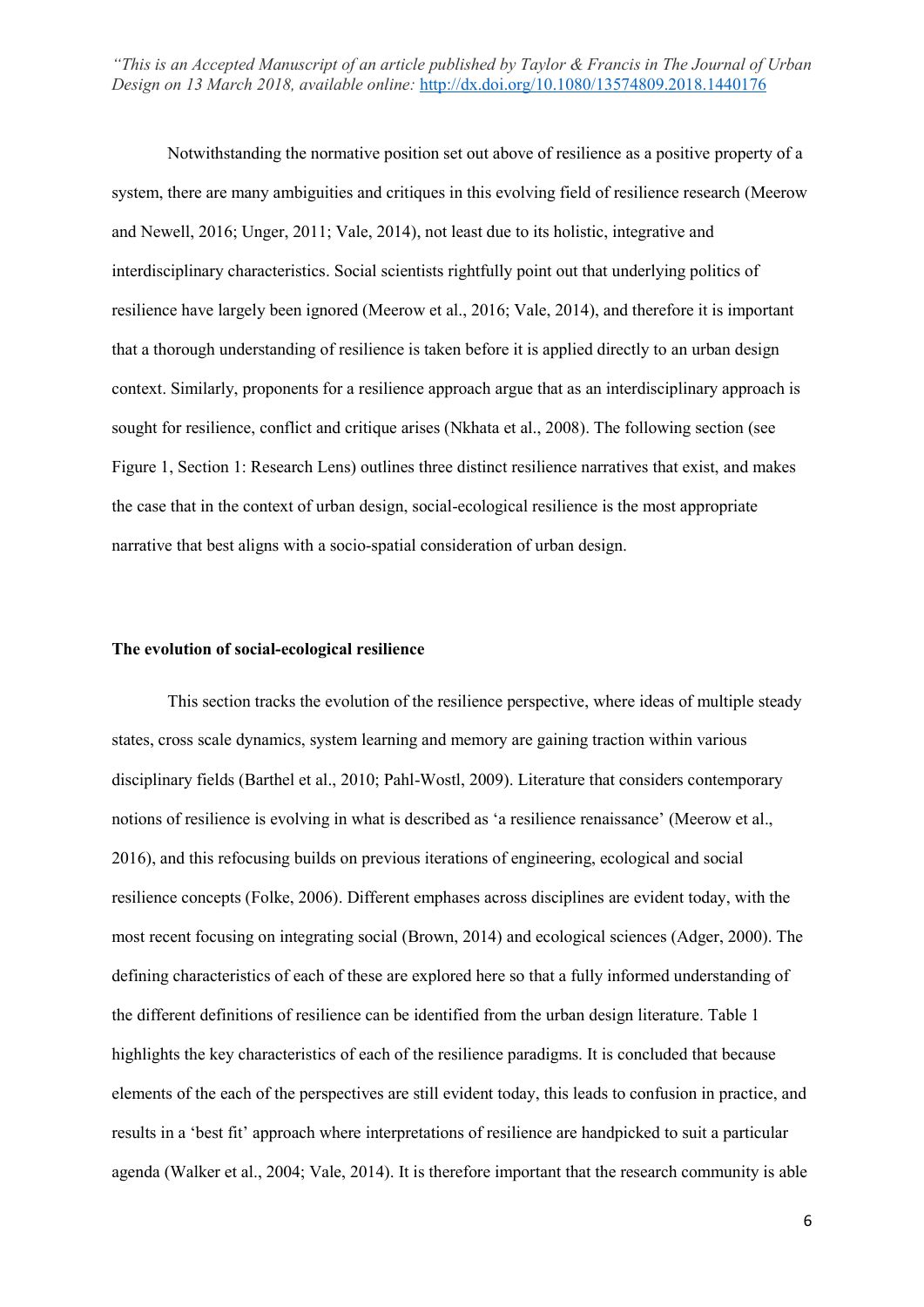to distinguish between the perspectives of resilience and the fundamental characteristics, definitions

and applications of each (Allan and Bryant, 2011; Meerow et al., 2016).

| <b>Resilience</b><br>Paradigm                                      | <b>Characterized by</b>                                                                                                                                                                                                                                |  |  |
|--------------------------------------------------------------------|--------------------------------------------------------------------------------------------------------------------------------------------------------------------------------------------------------------------------------------------------------|--|--|
| <b>Engineering</b><br><b>Resilience</b>                            | Concern maintaining a 'steady state'<br>$\bullet$<br>Constancy and conservation<br>Recovery time after disturbance<br>$\bullet$<br>Maintaining efficiency of function and control of<br>$\bullet$<br>resources in an optimal fashion                   |  |  |
| <b>Ecological</b><br><b>Resilience/Social</b><br><b>Resilience</b> | Ecological and social systems considered in<br>$\bullet$<br>isolation from each other<br>Potential for multiple equilibria<br>Persistence and robustness<br>Ability to withstand shocks<br>$\bullet$                                                   |  |  |
| Social-Ecological<br><b>Resilience</b>                             | Mutual interaction between ecological and social<br>$\bullet$<br>systems<br>Multiple and cross scale interaction<br>Focus on adaptive capacity and transformative<br>$\bullet$<br>potential<br>Social learning<br>Maintaining function whilst adapting |  |  |

Table 1: The three paradigms of resilience thinking and their characteristics (Source: Adapted from Lloyd et al., 2013, as derived from Folke, 2006).

The engineering resilience outlined in Table 1 is characterised by maintaining constancy, withstanding disturbances and returning to a steady state (Folke, 2006). Holling (1973) first drew attention to the dual world views of resilience, from the more quantitative view of the behaviour of a system i.e. engineering resilience, to the appreciation of the qualitative understandings that can account for system dynamics, external changes and a better focus on functional persistence than system constancy i.e. ecological resilience.

The engineering perspective focuses on a strategy of 'command-and-control' as a way of managing resilience, and aims to achieve efficiency, constancy and recovery back to a perceived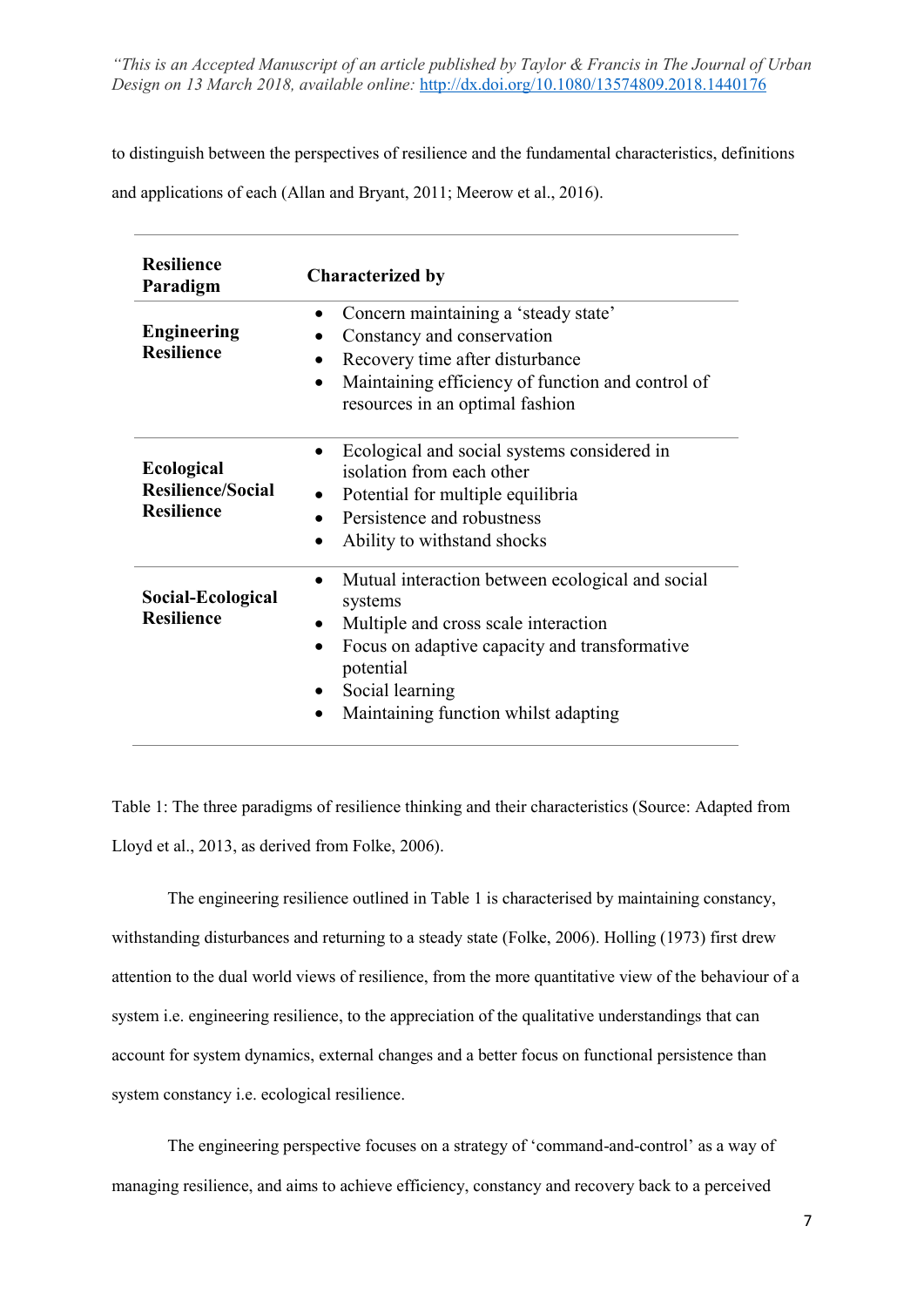'steady state'. It is noted that concepts of engineering resilience are generally inappropriate for understanding and analysing complex social-ecological systems (Ahern, 2011; Campbell, 2011) as they do not return to their previous state when perturbed (Holling and Meffe, 1996). Instead, socialecological systems are more so concerned with maintaining function whilst allowing the system to change and adapt (Lloyd et al., 2013).

The ecological resilience perspective aligns with notions of renewal, reorganisation and development in ecology, and dual aspects of stability (Holling and Meffe, 1996). The first is characterized by efficiency, constancy and predictability; attributes associated with the concept of 'fail-safe' design (Holling, 1973). This view of risk averse design continues to dominate economic theoretical perspectives today (Ahern, 2011; Chelleri et al., 2015). The second is characterized by persistence, change and unpredictability, and is embraced by those who follow an evolutionary perspective where 'safe-to-fail' is part of the process of emergence and generating solutions (Holling and Meffe, 1996).

At the same time as the ecological perspective gained traction within biological sciences, parallel understandings of resilience emerged within the social sciences. Discourses in social resilience such as the need to learn to manage by change rather than to simply react to it, began to be considered within ecology (Folke, 2006). Social resilience is defined as the ability of people to cope with external stresses and disturbances arising from social, political and environmental change (Adger, 2000). As part of the social resilience perspective, the significant impact that individuals and small groups could play in enabling resilience is discussed (Adger, 2000; Folke, 2006) and is an important consideration for governance. Despite theoretical advances in social resilience, its utility within management practices remains largely undeveloped (Olsson et al., 2015; Armitage et al., 2012).

As part of an effort to bring coherence to the field, an ongoing school of thought argues that social and ecological aspects of complex adaptive systems should be integrated, and that it is not possible to consider one in isolation from another when applying resilience thinking (Berkes and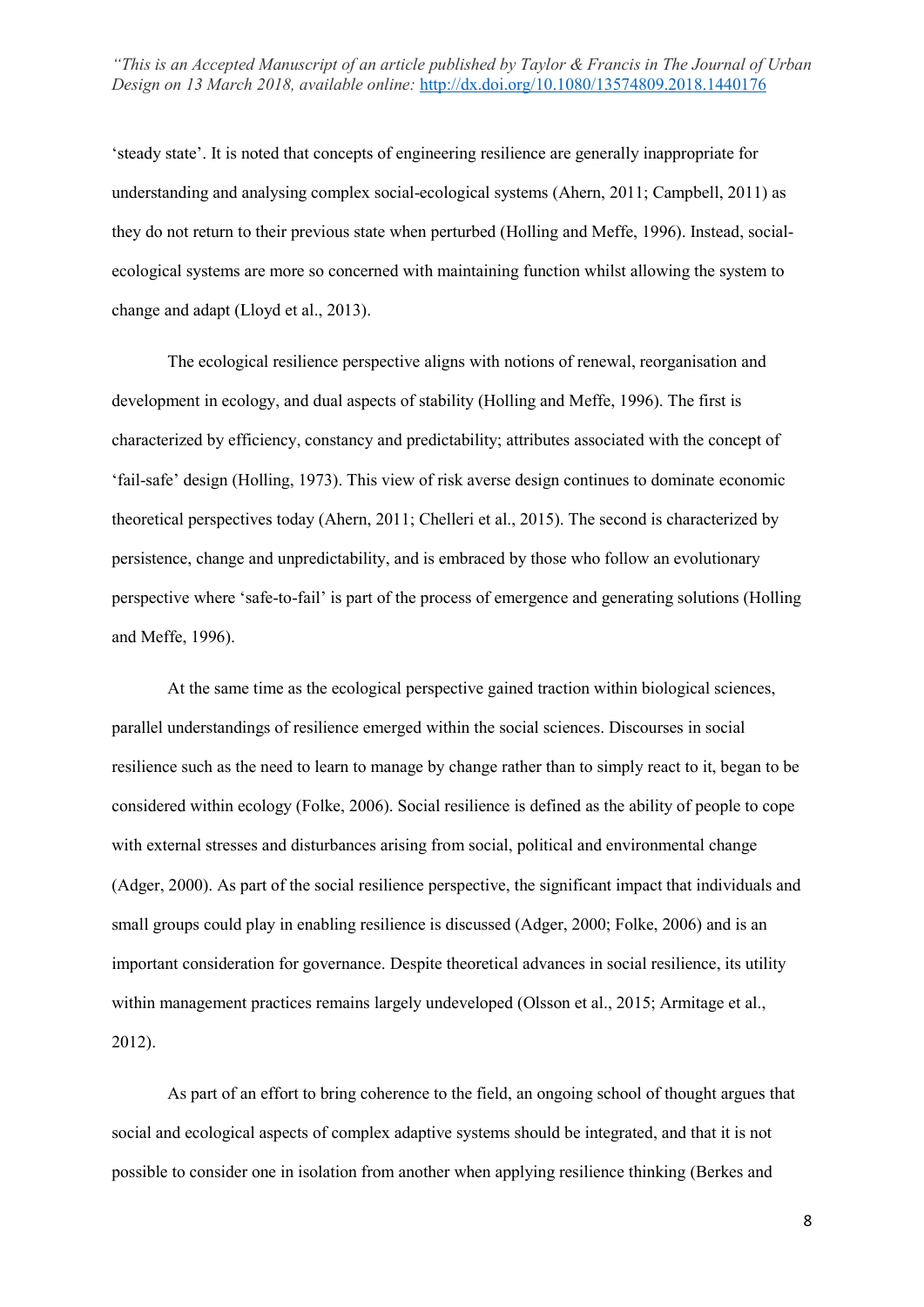Folke, 1998; Colding and Barthel, 2013). Within an integrated social-ecological resilience perspective, uncertainty and surprise becomes part of the game, and you need to be prepared for it and learn to live with it (Carpenter and Gunderson, 2001; Berkes et al., 2003; Kinzig and Starrett, 2003; Peterson et al., 2003). One key difference between previously discussed interpretations of resilience and social-ecological resilience is recognising the ability of a system to change, adapt and transform (Berkes et al., 2003). Governance approaches in effect should seek to manage and facilitate this change, rather than resist it (Wilkinson, 2012). The integration of social and ecological realms within resilience theory marks the evolution from isolated discipline specific interpretations (Ponomarov and Holcomb, 2009) to a more collaborative and integrated theory of resilience (Berkes and Ross, 2013) as it tries to capture evolutionary concepts of ecosystems, the interplay of social systems within this and adaptive capacity as a measurement of resilience (Engle, 2011).

It can be concluded that there has been a shift in recent years to an increasingly transdisciplinary concept of resilience that integrates physical and socio-political realms of resilience, and emphasizes 'joined-up' approaches to decision-making (Coaffee and Clarke, 2015) in an urban context. A review of how urban design literature understands resilience is set out in the following section (See Figure 1, Section 1). This review identifies a need to define resilience better in the context of urban design, if it is to be appropriately applied in practice.

# **Links between urban design and resilience**

Urban design is a highly contested and ambiguous field, and therefore difficult to define without an exploration of its various dimensions (Madanipour, 2014). As a collaborative and multidisciplinary process of shaping the physical setting for life in cities, towns and villages (Cowan, 2005; Urban Design Group, 2011) it is primarily focused on spatial outcomes. However, this is not to be confused with an absence of sociological considerations. Since the 1960s there has been a strong emphasis within urban design on how people understand urban form (Lynch, 1960; Cullen, 1961), interact with urban form (Jacobs, 1961; Alexander, 1965), and how it makes them feel and behave (Newman, 1971). Research is beginning to unearth the scale of influence that the physical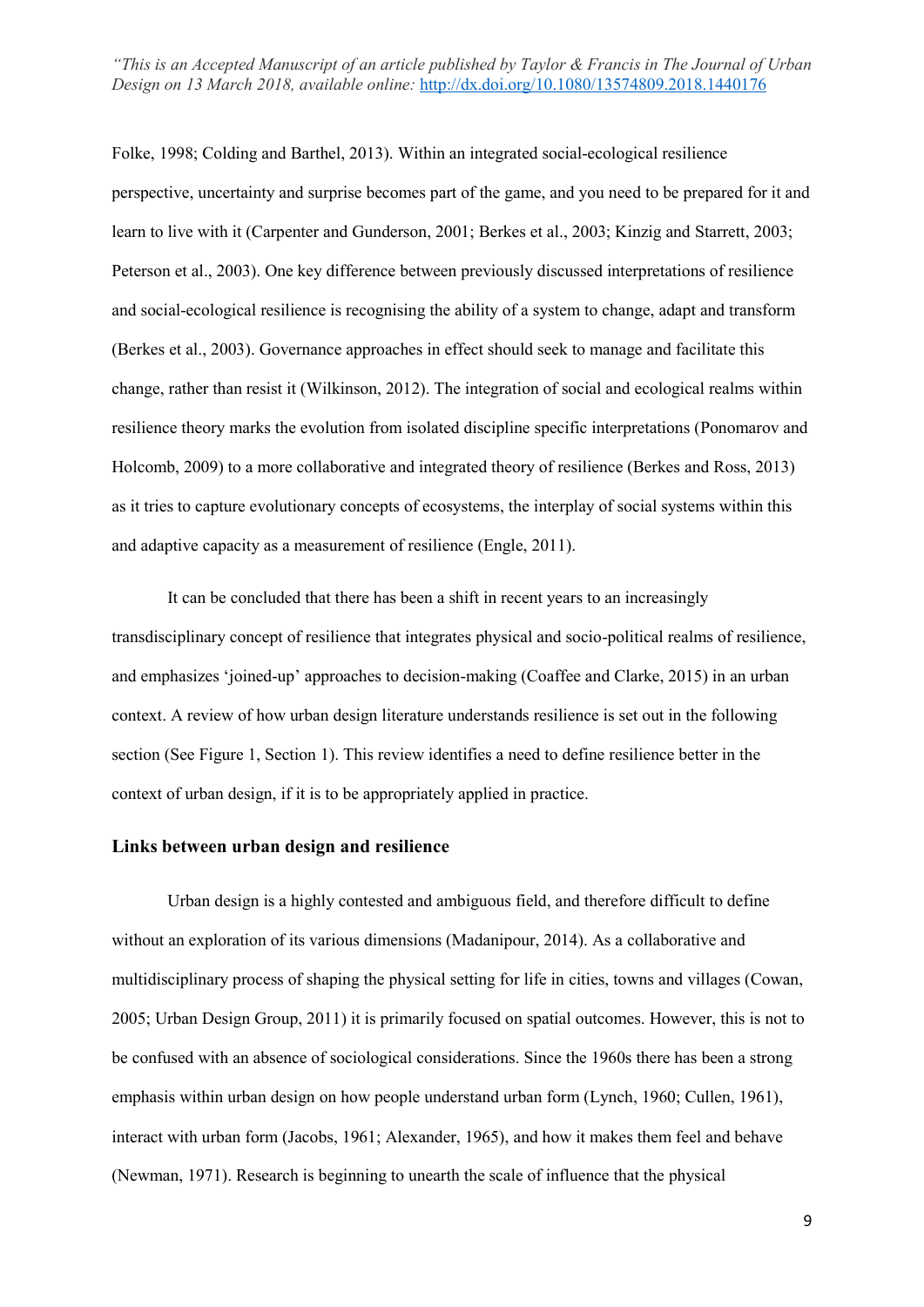environment can have on a vast range of aspects of life, including health and wellbeing (Ewing et al., 2003; Townshend, 2016), economic opportunity (Bell, 2005) and social inequality (Talen, 2006).

The resilience discourse in urban design is located within the temporal dimension of the field (Carmona et al., 2010). Resilience here is characterized by two trajectories of thinking that have existed for most of the last century: the need for robust built environments that are built to last (Bentley et al., 1985) and the need for adaptable built environments that are flexible and open to change (Montgomery, 1998). Table 2 illustrates the characteristics of both traditions of thought about resilience in urban design, highlighting the increasing polarity of governance approaches within the built environment discourses.

| Characterized by:                                                         | <b>Engineering resilience</b><br>perspective in urban<br>design | Social-ecological resilience<br>perspective in urban<br>design |
|---------------------------------------------------------------------------|-----------------------------------------------------------------|----------------------------------------------------------------|
| Conceptualisation of the city<br>(Marshall, 2009; Mumford, 1965)          | 'The city as a machine'                                         | The city as an organism'                                       |
| <b>Defining characteristics</b><br>(Bentley et al., 1985)                 | Robustness                                                      | <b>Adaptive Capacity</b>                                       |
| Resilience approach<br>(Ahern, 2011)                                      | Fail-Safe                                                       | Safe-to-Fail                                                   |
| Design emphasis<br>(Hamdi, 2004; Madanipour, 1997; Inam,<br><i>2011</i> ) | Physical aesthetic                                              | Procedural                                                     |
| Type of city system<br>(Sennett, 2006; Batty, 2008)                       | Closed                                                          | Open, Complex, Adaptive                                        |
| <b>Governance Approach</b><br>(Campbell, 2011; Hamdi, 2004)               | Top Down                                                        | Bottom Up                                                      |
| <b>Social Embeddedness</b><br>(Newman et al., 2009)                       | Fear                                                            | Hope                                                           |
| <b>Urban Strategy</b><br>(Value, 2012)                                    | Maintain status quo                                             | Facilitate evolution                                           |
| Approach to decision-making<br>(Tonkiss, 2013; Çalışkan, 2012)            | Predict and Plan                                                | Feedback and Learning                                          |

Table 2: The dichotomy of resilience in urban design thinking (Source: Author's own).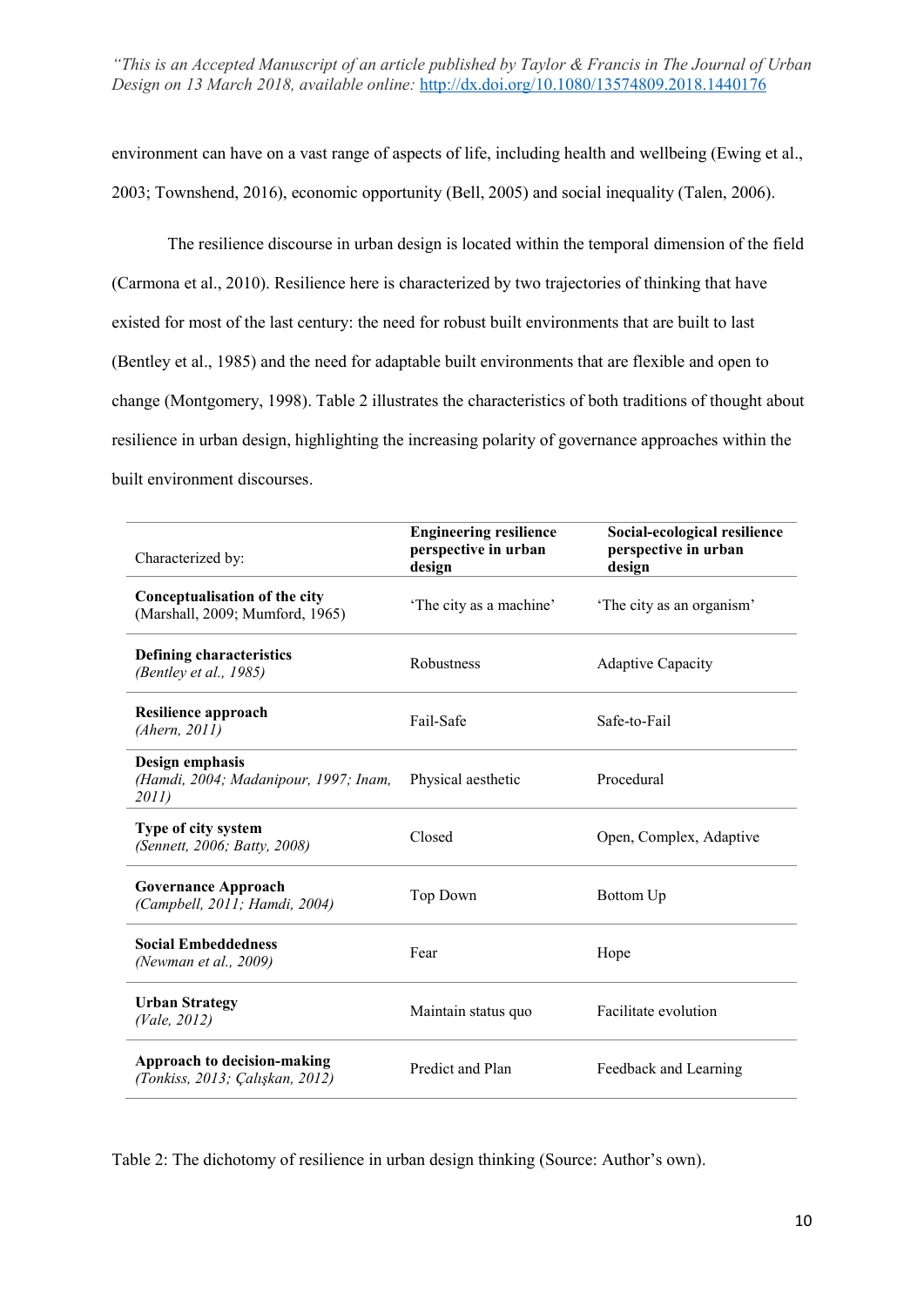The robustness strategy to control and manage change, or even prevent it, leaves little room for innovation and emergence to occur, and allows ineffective models and strategies to persist. On the other hand, a fully bottom-up, self-organized approach does not make provision for some kind of coordination of place-shaping activities at the neighbourhood or city-wide scale. In an age where more than half of the world's population now live in urban areas (United Nations, 2015), fundamental to resilience is the need to think about people, along with the cultural, economic and political complexities that are inherent in cities.

#### *Sustainability and Resilience*

It is recognized that sustainability has become embedded in urban design as the global agenda for balancing social, economic and environmental priorities has come to the fore. Sustainability should be considered early within the planning and design process (Boyko et al., 2006). In fact, recent literature on urban design suggests that not only does urban design build in sustainability, but that urban design now gains its purpose and direction from a sustainability agenda (Larco, 2016) where long term thinking and futurity are a core goal in delivering places that are well designed. The embedding of sustainability concepts, notions of futurity and whether a place meets the needs of the present without compromising the ability for future to meet its needs (Brundtland, 1986) all exists within the same temporal dimension of urban design as resilience (Carmona et al., 2010). Given this link, it is important to consider if resilience concepts are already embedded into sustainable urban design, and such narratives are therefore explored below.

The most dominant approach in the sustainable urban design discourse is that of sustainable urbanism. Whilst it is generally accepted as a wider consideration of sustainable development beyond urban design, it plays a clear role in advocating for normative aspects of urban design that define 'what is good urban form' (Prince's Foundation, 2007; Farr, 2011; Haas, 2012; Larco, 2016). Within the sustainable urbanism discourse however there is no consistency in how resilience and sustainability relate to one another. Vale (2012) argues that sustainable urbanism is about maintaining the status quo, whereas resilience is about evolution and efforts to improve the system. In contrast,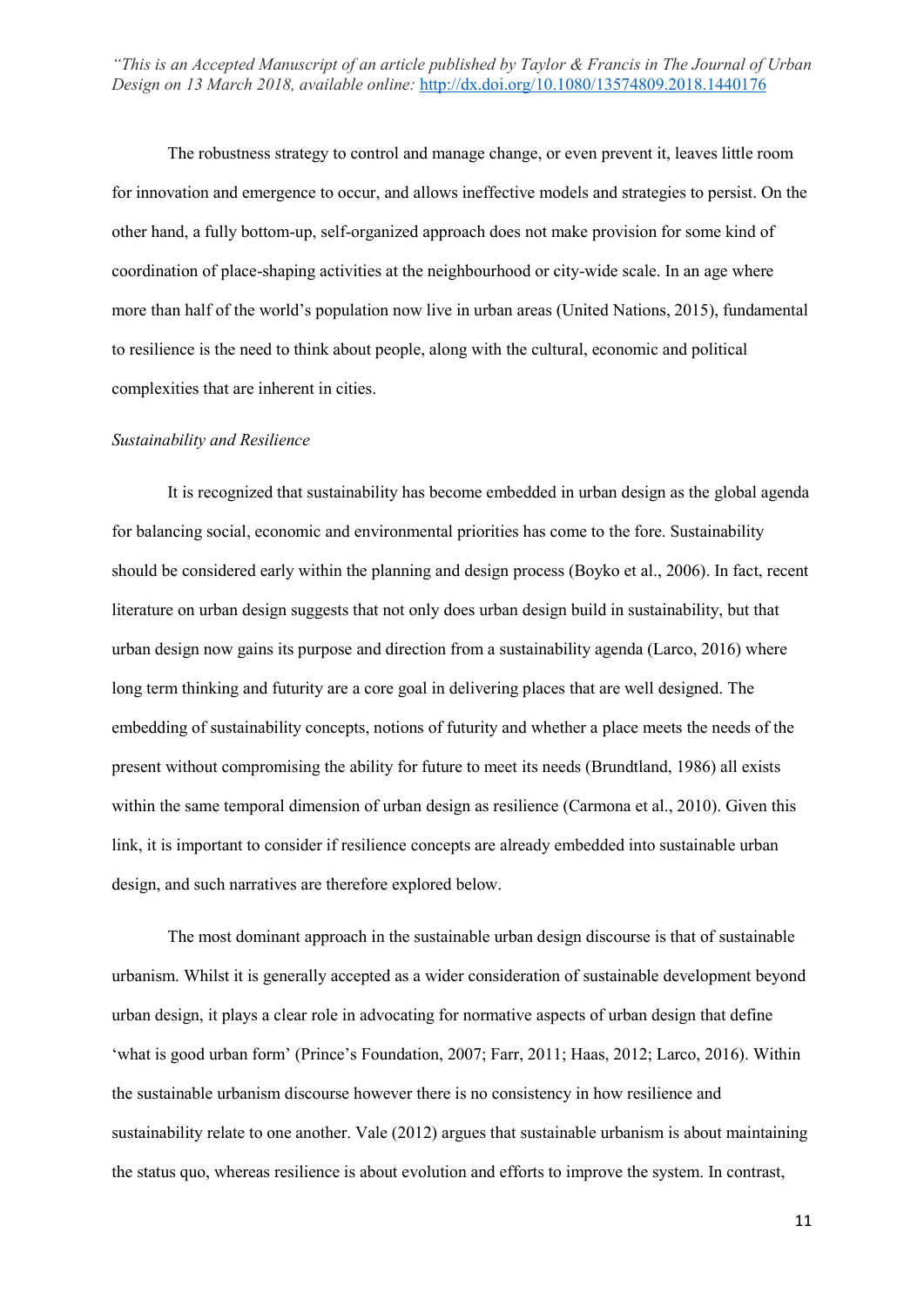Sharifi (2016) brings resilience and sustainability together under the collective banner of sustainable urbanism by describing it as the application of sustainability and resilient principles to the design, planning and administration/operation of cities. A further perspective advocates for sustainable urbanism principles as the foundation to achieving resilient cities (Newman et al., 2009).

The roots of sustainable urbanism lie somewhere between the ecological turn in urban design (McHarg and Mumford, 1969) and the social considerations of place (Jacobs, 1961). What is not clear is how notions of change, uncertainty and adaptation are integrated into design processes that employ principles of sustainable urbanism. More recently there has been an attempt to shift concepts of sustainable urbanism to embrace concerns of resilience such as anti-fragility and uncertainty (Roggema, 2016) and within that, a strong case is made for adaptable urban form.

Whilst there may be other contrasting perspectives of the relationship between urban design, sustainability and resilience, literature also highlights confusion and ambiguity in understanding the theory and concept of resilience as applied within urban design. It is suggested that resilience represents a paradigm shift in sustainability thinking, and has arisen due to the observation of the effects of climate change and growing uncertainties that globalisation and urbanisation give rise to (Hambleton, 2011).

# **Identifying cross-cutting themes**

Literature reviewed in this paper highlights the varied discourses within urban design relating to concepts of resilience, and demonstrates the dichotomy that exists between robustness and adaptability, as well as a clear lack of integration between social and ecological systems. It raises important questions about urban design in relation to resilience thinking, not least whether it is possible to design with two conflicting qualities such as structure and flexibility in mind, using temporal and spatial scales, as well as the unique context of the place that should determine the most appropriate approach for enabling resilience. There is a clear gap in understanding if urban design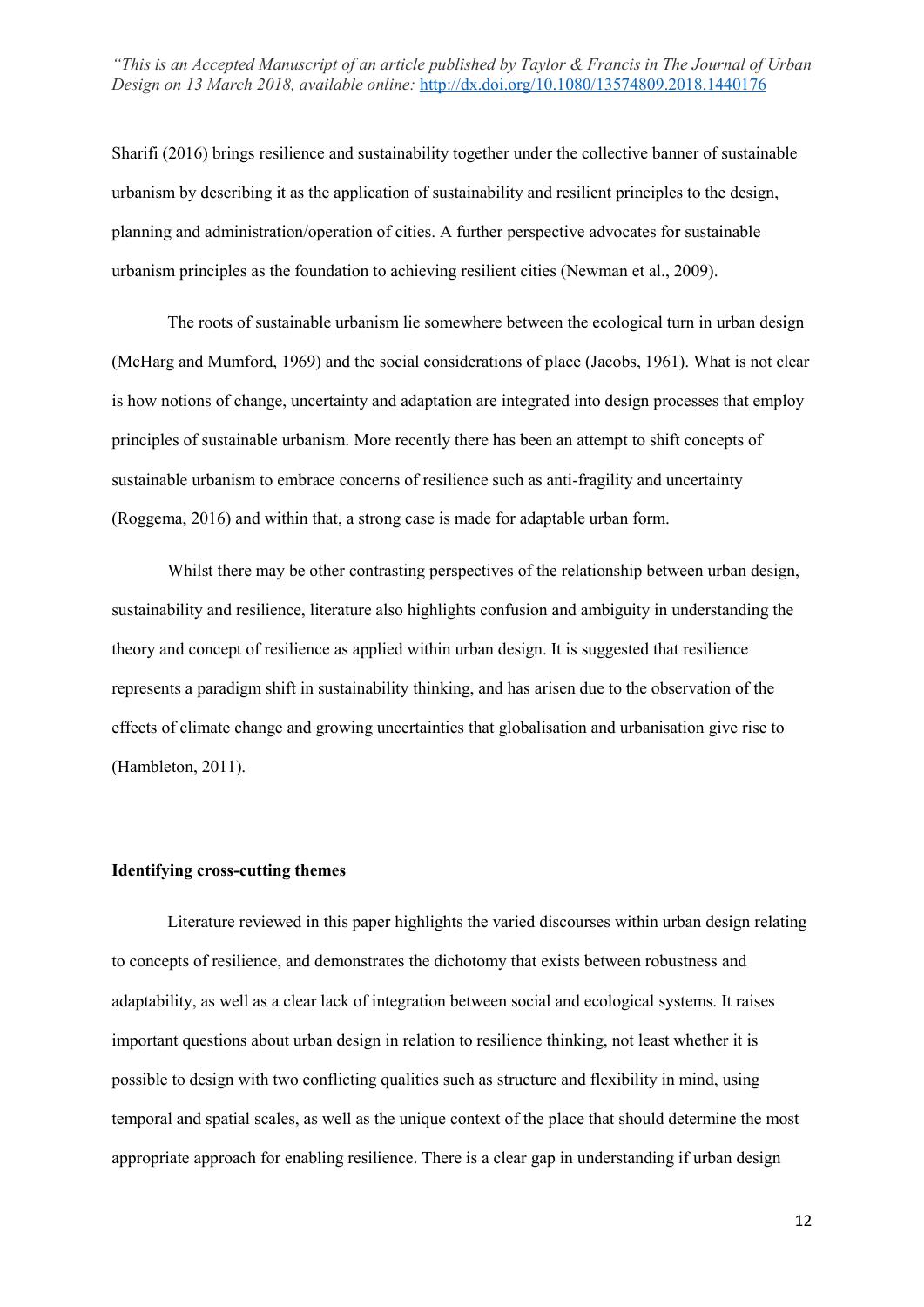currently embeds resilience thinking, and this is demonstrated above through the divergent interpretations of resilience. It appears that urban design as a field has not kept up to speed with the pace of development of the resilience agenda, and as a result has had to adopt key concepts using a best-fit approach. It is important that this research gap is filled, because without doing so, urban design continues to import concepts, ideas and principles that are not properly substantiated in evidence. This is a current problem for the field (Marshall, 2012) and thus it continues to be undervalued, overlooked, and strongly criticized. Urban design must move away from being fragmented by disciplinary boundaries and beyond its reliance on principles that are not fully substantiated in a robust evidence base.

For the field of urban design to successfully contribute towards an advancement of resilience thinking, it must explore its linkages to contemporary resilience thinking. Urban design must look outside of its own domain to engage in theoretical discussions that are currently underway within the resilience literature, otherwise it may continue to promote and adopt normative principles that remain insufficiently substantiated. Similarly, the narratives of resilience in urban design must go beyond simple definitions of 'building to last' or 'adapting to change over time' to exploring the embedded concepts, principles, rules and defining characteristics of the contemporary resilience discourse to date.

## **Methods**

The discussion above highlights the need to apply a resilience lens to the field of urban design so that contemporary resilience concepts can be identified and defined within urban design. Therefore, the aim of the study is to identify cross-cutting themes between resilience and urban design literature. It does so by conducting a literature review of three key fields of inquiry: social-ecological resilience, urban resilience and urban design. Social-ecological resilience is argued as being the most appropriate area of resilience literature for inclusion in the study as it aligns most appropriately to current discourses on urban design, namely that urban design considers both process and product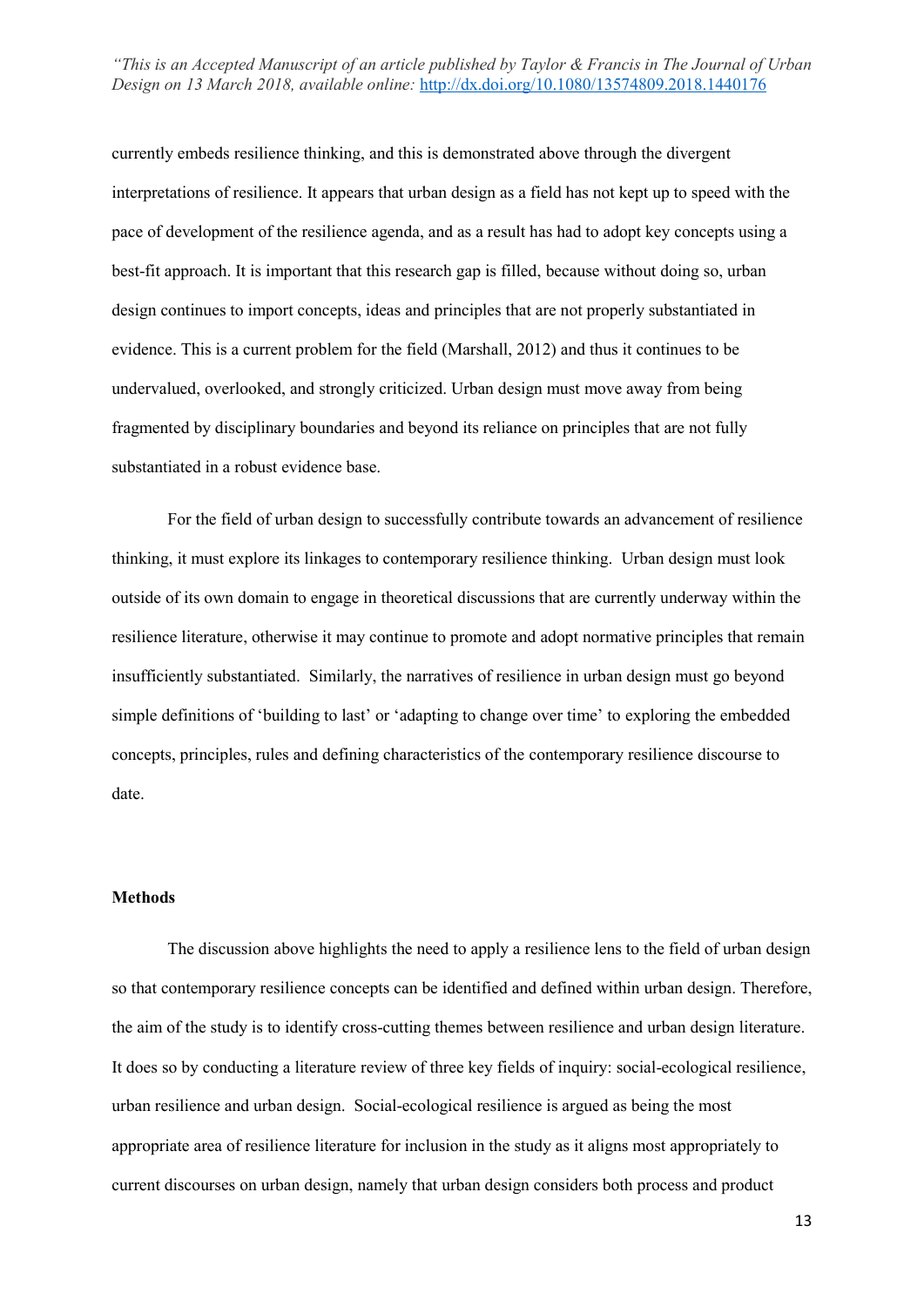(Madanipour, 1997; Lang, 2005) and that as a field of inquiry acknowledges change (Moudon, 1992; Carmona, 2014), complexity (Marshall, 2009; Vale, 2014) and uncertainty (Roggema, 2016).

Within the study the key questions used to frame the research approach are (1) what are the cross cutting themes of resilience across general resilience literature, literature relating to urban resilience, and the sustainable urban design/urbanism literature? (2) Are the common themes identified discussed similarly across all the literature, or are there dominant narratives that directly apply to urban design?, and (3) What are the dominant themes of resilience that urban design should be most concerned with? In order to answer the above questions a qualitative evidence synthesis approach was adopted to identify and analyse the relevant literature.

In order to ensure a robust literature review was carried out, a two stage process of literature selection and analysis was adopted, as shown in Figure 1. First, relevant peer-reviewed literature was searched for using web-based bibliographic databases (Elsevier's Scopus and Thomas Reuter's Web of Science). A number of key words were applied as detailed in Table 3. Various combinations of the key words were searched to ensure interchangeable terms such as urban design/urbanism and city/urban were returned in the literature search. In addition to the web-based literature search, interactions at academic network events led to the identification of a small number of additional resilience texts that had not been returned in the search, but that satisfy the selection criteria. Incorporating significant texts identified by academics familiar with this field of research led to the creation of a more robust resource from which to interrogate key resilience themes.

A manual filtering of the literature took place based on a set of selection criteria. These were that (1) the literature clearly adopted an integrated conceptualisation of social-ecological resilience; (2) the literature title specifically mentioned one of the three themes of resilience as detailed in Table 3; (3) the literature was concerned with identifying key themes or characteristics of resilience within that specific area and didn't focus on a single attribute or principle of resilience; and (4) only literature published following the publication of Holling's seminal work on resilience in 1973 can be considered. The date applied in the final criterion is important, as it represents the introduction of the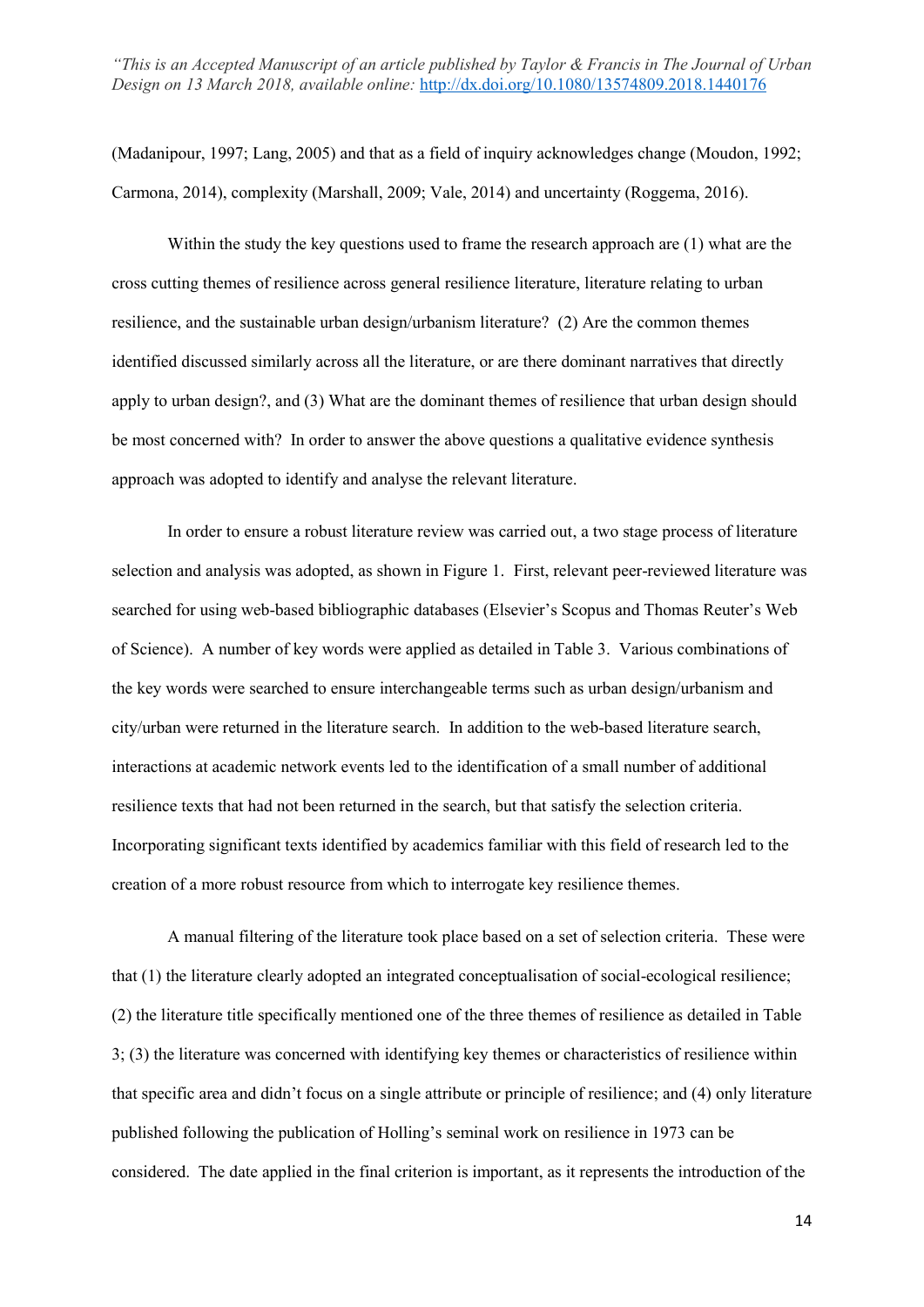contemporary understanding of resilience that is adopted in the paper, and is used here following similar studies that have validated this as an appropriate date from which to draw literature from (Meerow et al., 2016). After the literature identification was identified and appraised, a total of 44 sources of literature resulted were taken forward for analysis, as detailed in Table 3.

| Literature<br>identification<br>phases                                                             | Search<br>entry                                               | <b>Studies</b><br>identified | <b>Studies</b><br>discarded | References                                                                                                                                                                                                                                                                                                                       | Studies added (texts/<br>supplementary<br>papers)                  | <b>Studies</b><br>selected |
|----------------------------------------------------------------------------------------------------|---------------------------------------------------------------|------------------------------|-----------------------------|----------------------------------------------------------------------------------------------------------------------------------------------------------------------------------------------------------------------------------------------------------------------------------------------------------------------------------|--------------------------------------------------------------------|----------------------------|
| Phase $1 -$<br>selection of<br>general<br>resilience<br>studies                                    | 'Social/<br>people<br>ecosystem/<br>ecological<br>resilience' | $n=11$                       | $n=1$                       | Berkes et al., 2003<br>Walker et al., 2004<br>Adger et al., 2005<br>Folke, 2006<br>Walker and Salt, 2006<br>Smith and Stirling, 2010<br>Wilkinson, 2012<br>Armitage et al., 2012<br>Lloyd et al., 2013<br>Schluter et al., 2015                                                                                                  | Holling, 1973<br>Levin et al., 1998<br>Gunderson, 2000             | $n = 13$                   |
| Phase $2 -$<br>selection of<br>urban<br>resilience<br>studies                                      | 'Urban/<br>city/<br>community<br>resilience'                  | $n=15$                       | $n=1$                       | Newman et al., 2009<br>Ernstson et al., 2010<br>Ahern, 2011<br>Leichenko, 2011<br>Collier et al., 2013<br>Pickett et al., 2014<br>Vale, 2014<br>Caputo et al., 2015<br>Chelleri et al., 2015<br>Coaffee and Clarke, 2015<br>Beilin and Wilkinson, 2015<br>Goldstein et al., 2015<br>Meerow et al., 2016<br>McElduff et al., 2016 | Harrison et al., 2014<br>Hambleton, 2015                           | $n=16$                     |
| Phase 3 -<br>selection of<br>resilience<br>studies that<br>discuss<br>specifically<br>urban design | Urban,<br>design,<br>urbanism,<br>sustainable<br>, resilience | $n=13$                       | $n=2$                       | Carmona, 2009<br>Karlenzig, 2010<br>Allan and Bryant, 2011<br>Allan et al., 2013<br>Dobson and Jorgensen, 2014<br>Roggema, 2014<br>Spirn, 2014<br>Childers et al., 2015<br>Crowe et al., 2016<br>Larco, 2016<br>Roggema, 2016                                                                                                    | Farr, 2011<br>Vale, 2012<br>Cunningham, 2013<br>Ahern et al., 2014 | $n=15$                     |

Table 3: Process of identifying and selecting appropriate literature for the review (Source: Author's

own).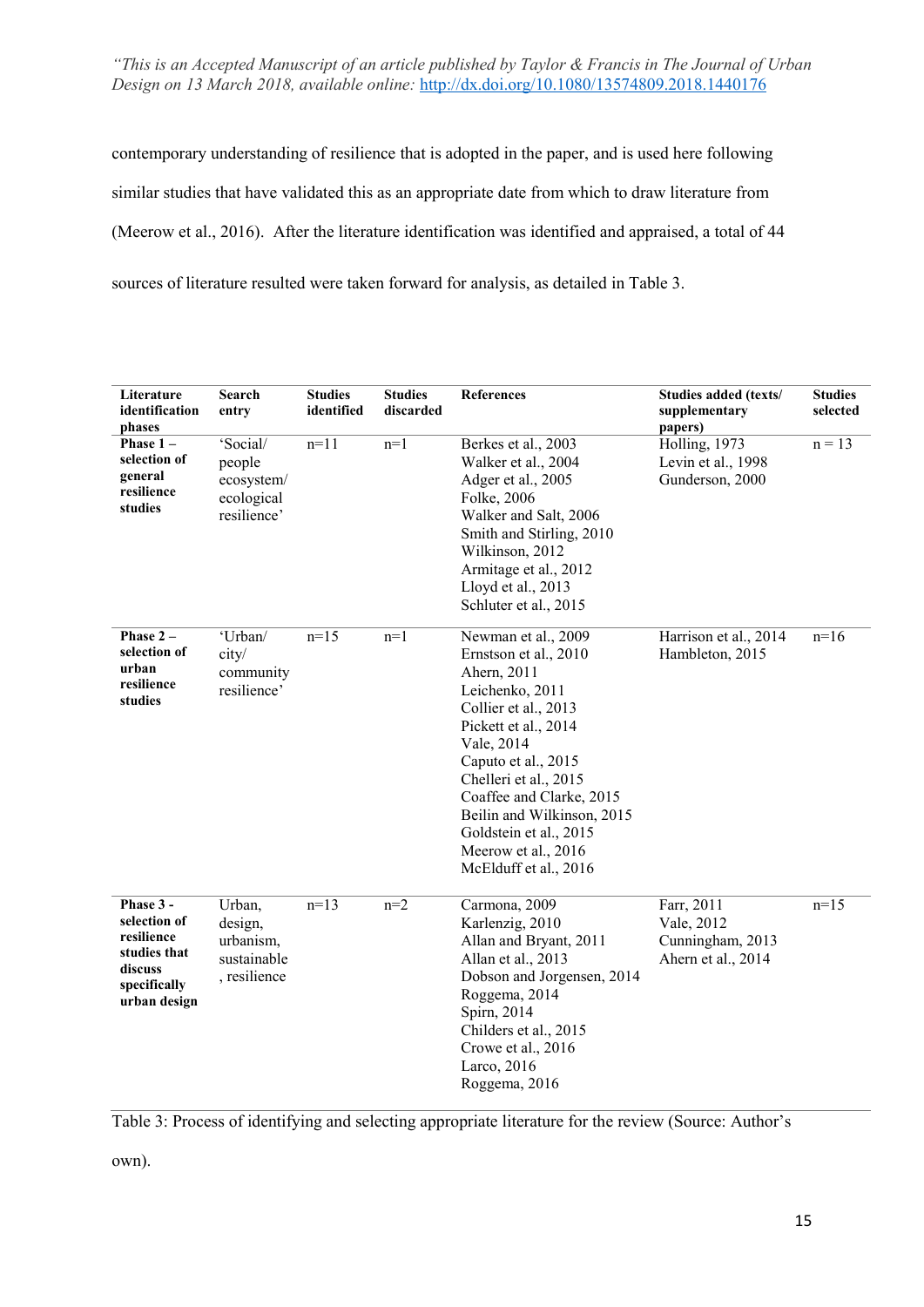The second stage of the literature review adopts a qualitative synthesis approach (Grant and Booth, 2009) as a method for integrating the findings from qualitative studies that looks for themes or constructs that lie in or across individual qualitative studies. Initially, a list of nineteen resilience attributes are identified from the selected resilience literature, which are consolidated and refined into a list of eleven themes of resilience traits or characteristics. Next a search through urban resilience literature reveals what key characteristics are discussed from the initial list that are more relevant to an urban context. Finally, an analysis of the sustainable urban design/urbanism literature is carried out, to identify what themes in the initial list relate to the field of urban design. In reviewing the literature selected in the first stage selected in phase one, cross cutting themes of resilience are identified from the literature sources.

## **Results**

From the list of eleven attributes of resilience, the four themes that most feature in the urban resilience and urban design literature were diversity, social capital, learning and innovation. A discussion of the four themes follows to include definitions, context, meanings and the identification of areas of conflict in understanding between general resilience, urban resilience and urban design. Table 4 tracks the four cross-cutting themes within the context of the three above areas and provides an overview for the following discussion of each theme in detail.

| <b>Resilience</b> | <b>Social Ecological Resilience</b> | Urban Resilience | Resilience within urban |
|-------------------|-------------------------------------|------------------|-------------------------|
| <b>Attribute</b>  |                                     |                  | design                  |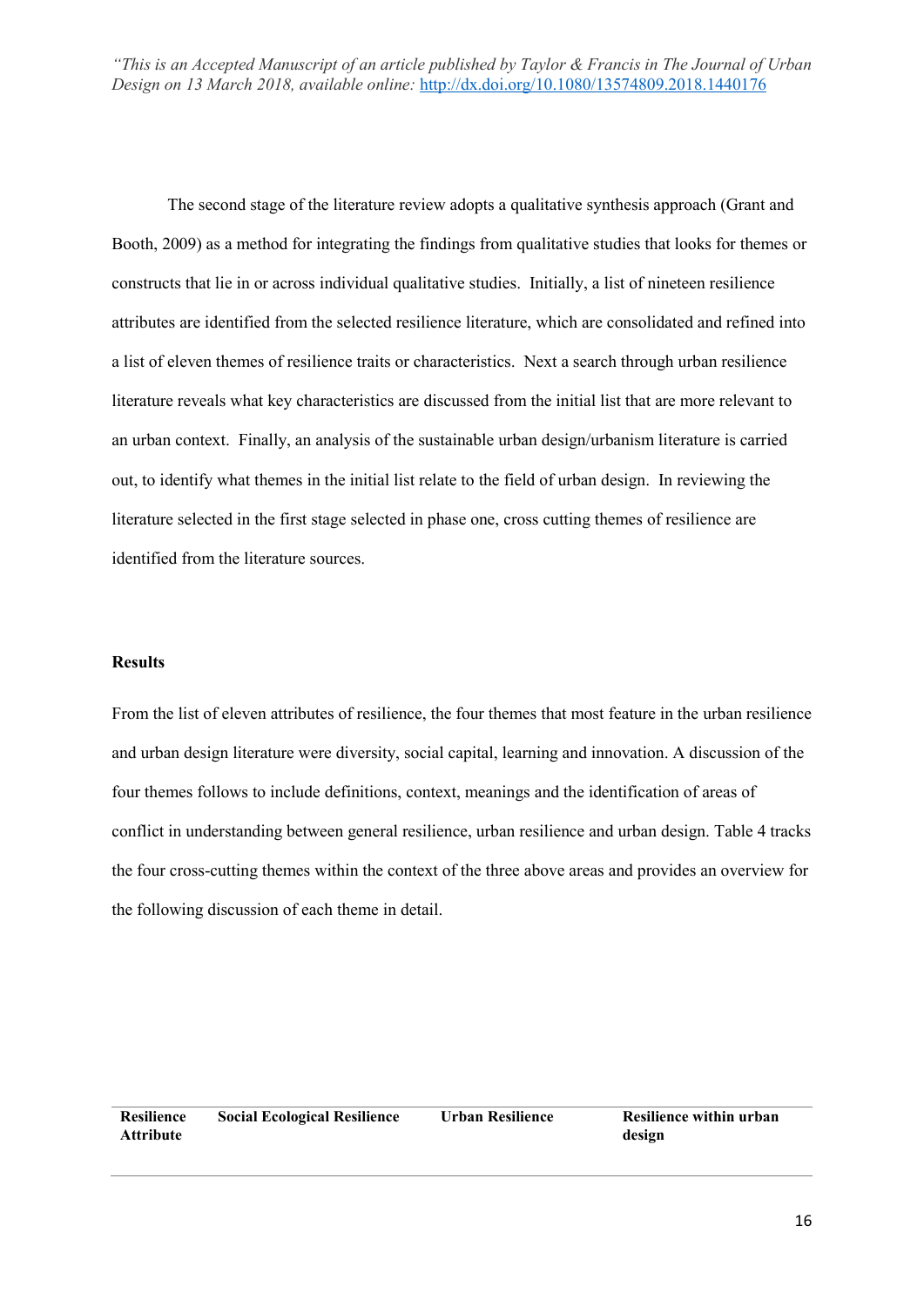| <b>Diversity</b>         | The different kinds of<br>components that make up a<br>system; two types: functional<br>and response.                                                                                               | The range of actors and<br>institutions involved;<br>diversity of approaches<br>within institutional<br>arrangements.                                   | Functional diversity in terms<br>of general adaptability over<br>time (adaptive capacity);<br>response diversity in terms<br>of adaptation after a disaster<br>or event.                             |
|--------------------------|-----------------------------------------------------------------------------------------------------------------------------------------------------------------------------------------------------|---------------------------------------------------------------------------------------------------------------------------------------------------------|------------------------------------------------------------------------------------------------------------------------------------------------------------------------------------------------------|
| <b>Social</b><br>Capital | Promote trust, well-developed<br>social networks, and leadership;<br>build capacity of people to<br>respond, together and effectively<br>to change disturbance; strong<br>penalties for cheaters.   | Need for well developed,<br>multi-level social<br>networks; meaningful<br>collaboration and<br>leadership to break<br>through institutional<br>inertia. | How urban morphology<br>affects capacity to respond<br>to change; ability for<br>collective action to occur.                                                                                         |
| <b>Innovation</b>        | Experimentation, locally<br>developed rules, embracing<br>change; assistance to change<br>rather than subsidies not to<br>change.                                                                   | Piloting new ideas as<br>experiments as 'safe-to-<br>fail' before big<br>investments occur.                                                             | Design as innovation;<br>iterative design processes to<br>allow testing of ideas;<br>temporary changes to urban<br>form to test outcomes.                                                            |
| Learning                 | Degree to which the system can<br>build and increase the capacity<br>for social learning of critical<br>relationship between behaviour<br>and the environment;<br>accumulation of system<br>memory. | Learning through<br>experience; feedback to<br>adapt governance<br>approaches towards<br>greater effectiveness;<br>collaborative engagement.            | Adaptive design with<br>experimentation; learning<br>through experience of<br>engagement and<br>collaboration across<br>professional silos and wider<br>stakeholders; emphasis on<br>design process. |

Table 4: Cross-cutting themes within social-ecological resilience, urban resilience and resilience within urban design (Source: Author's own).

It should be noted that the above themes do not represent all shared attributes that exist between the three fields, but those that are most prevalent in the sources reviewed. Urban design is distinguished from other place-shaping activities in relation to resilience as it is collaborative (George, 1997; White, 2015) multi-disciplinary (Bentley, 1998; Cuthbert, 2003) and operates across a range of spatial scales (Batty, 2009; Larco, 2016), and therefore unique insights can be offered from this analysis on how these themes are discussed in the literature reviewed. These are discussed in turn below.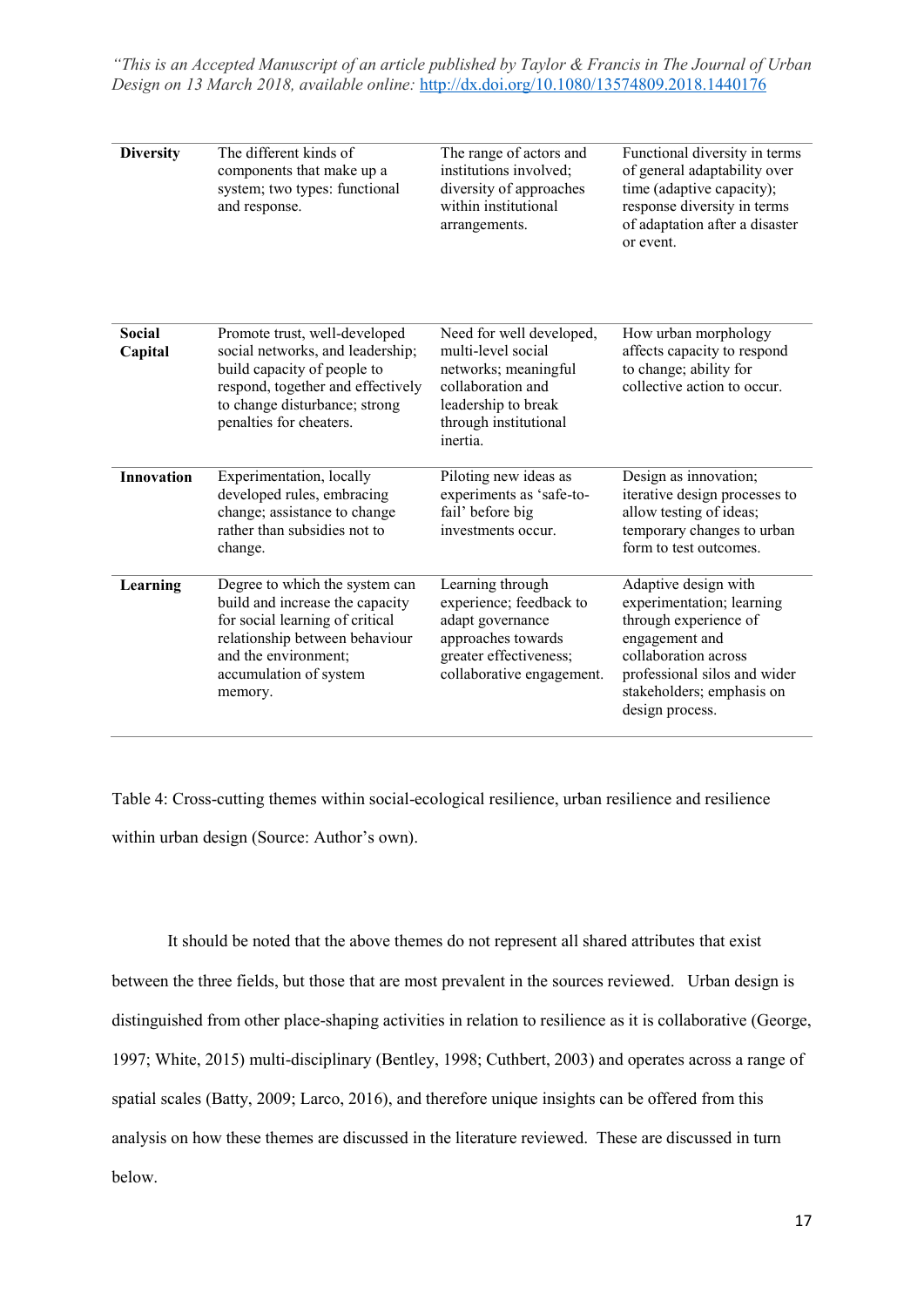#### *Diversity*

Across the three literature themes, diversity appeared consistently in the majority of sources across all three themes (Levin et al., 1998; Cunningham, 2013; Beilin and Wilkinson, 2015). In social-ecological resilience literature, diversity is defined as "the different kinds of components that make up a system" (Walker and Salt, 2006, p.163). There are two different types of diversity within social-ecological resilience: functional diversity and response diversity (Elmqvist et al., 2003). Functional diversity relates to the range of functional groups that a system depends on and underpins the performance of the system (Walker and Salt, 2006). Response diversity is the range of different response types that exist within a functional group (Gunderson, 2000). This distinction largely relates to temporal aspects of both urban design and resilience, as conceptualised by Stirling's (2005) dynamic properties of sustainability, where the temporality of change ranges from one of a 'transient disruption' to a longer term 'enduring shift'.

Within the social-ecological resilience literature it is widely accepted that the promotion and sustainability of diversity is a desirable system characteristic (Walker and Salt, 2006) and that multiple forms of land and other resource uses should be encouraged as part of a resilience agenda. Diversity in social-ecological systems has been drawn from evolutionary science that understands if there are multiple functional components within a system, and one components fails, there are others to ensure the system continues and adapts to enable a further component to pick up on the functional task required.

Diversity in urban resilience is a highly valued characteristic of the system as can be seen by its widespread recognition across the literature. An example of functional diversity can be found in land use. Where an area has a variety of different land uses, there is diversity in the components that provide the function of service to a population e.g. jobs, shops, schools, housing etc. What can be observed from the last ten years is an increasing vulnerability of retail, and as a land use it is continuing to decline in many urban areas. If an area had diversity in terms of its land use functions, then the urban system is less likely to fail than if it was wholly dependent on retail for its function.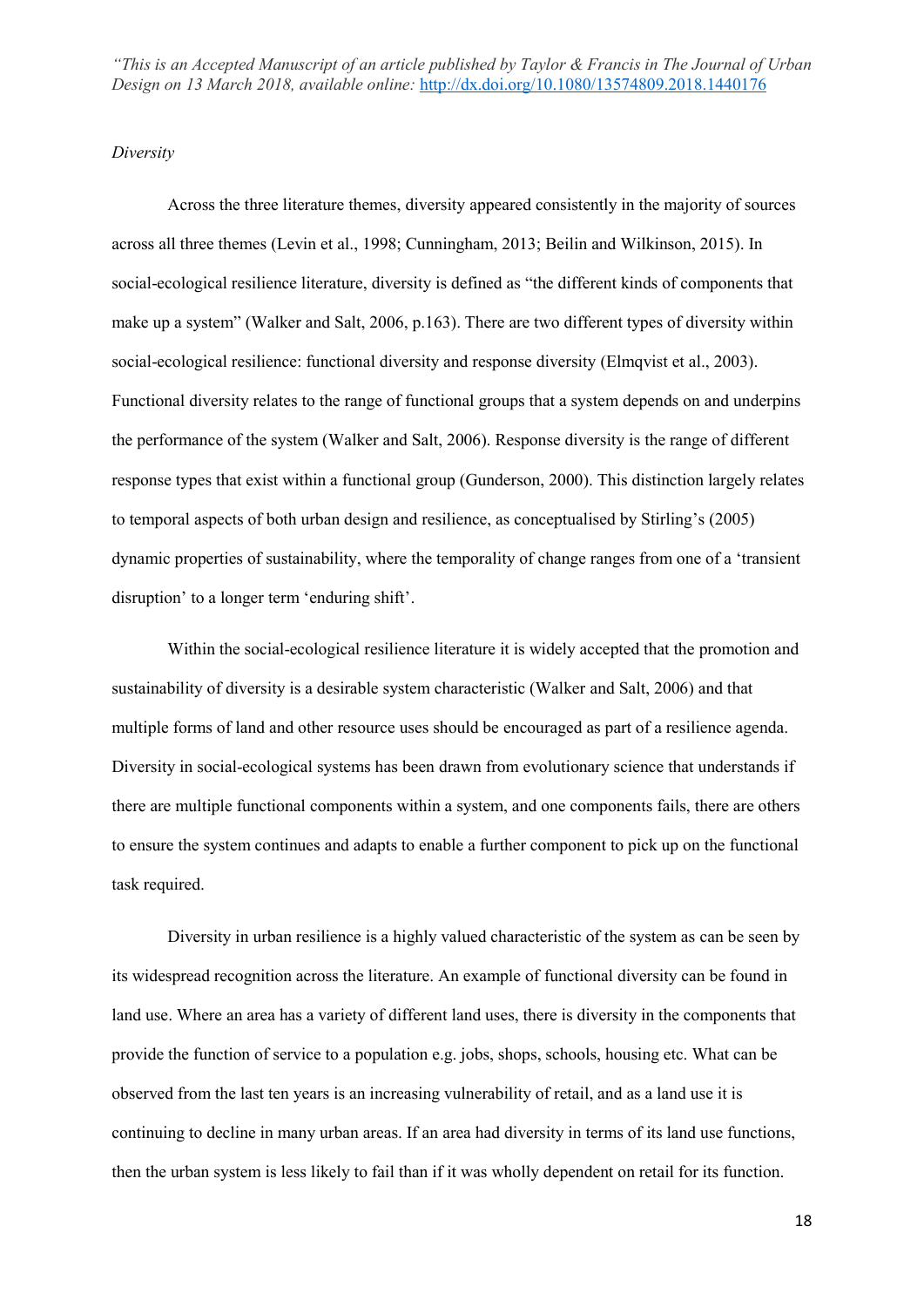Where retail may decline, other land uses over time can grow to fill the functional gap left in the area. This is an example of functional diversity.

Response diversity in urban environments refers to the range of tools that are used to respond to an event that initiates a need to act. This may be a flooding event or a need for regeneration in an area. Within urban design response diversity may relate to the morphology of a place and how the urban form may promote or inhibit a diverse range of responses by a community to recover from the event and embed learning for future events that reduces both the impact and the response time (Allan et al., 2013; Karlenzig, 2010).

The distinction between response and functional diversity is important for urban design in adopting a resilience approach, and through Meerow et al. (2016) useful distinction between adaptation and general adaptability it is possible to clarify this dichotomy in terms of how diversity interacts within a resilient system. Adaptation takes place in response to a shock on the system such as a flood, a terrorist attack and a change is made to the system so that the system learns from that event and builds in resilience to deal with it more effectively next time. General adaptability over time, however, is more dependent on functional diversity to deliver resilience, and this is also known as adaptive capacity (Folke, 2006; Caputo et al., 2015). Meerow et al. (2016) argue that adaptive capacity is the dominant theme of urban resilience, and extending from that it is suggested that functional diversity is also the dominant theme of urban design that seeks to enable such urban resilience.

## *Social Capital*

Across the three literature themes, social capital was posited as a key component of resilient systems (Lloyd et al., 2013; Collier et al., 2013; Childers et al., 2015) in most of the sources analysed. Social capital is understood widely to involve trust (between individuals and of institutions), mutual tolerance and involvement (Putnam, 1995) and is also referred to as an overlap in governance from a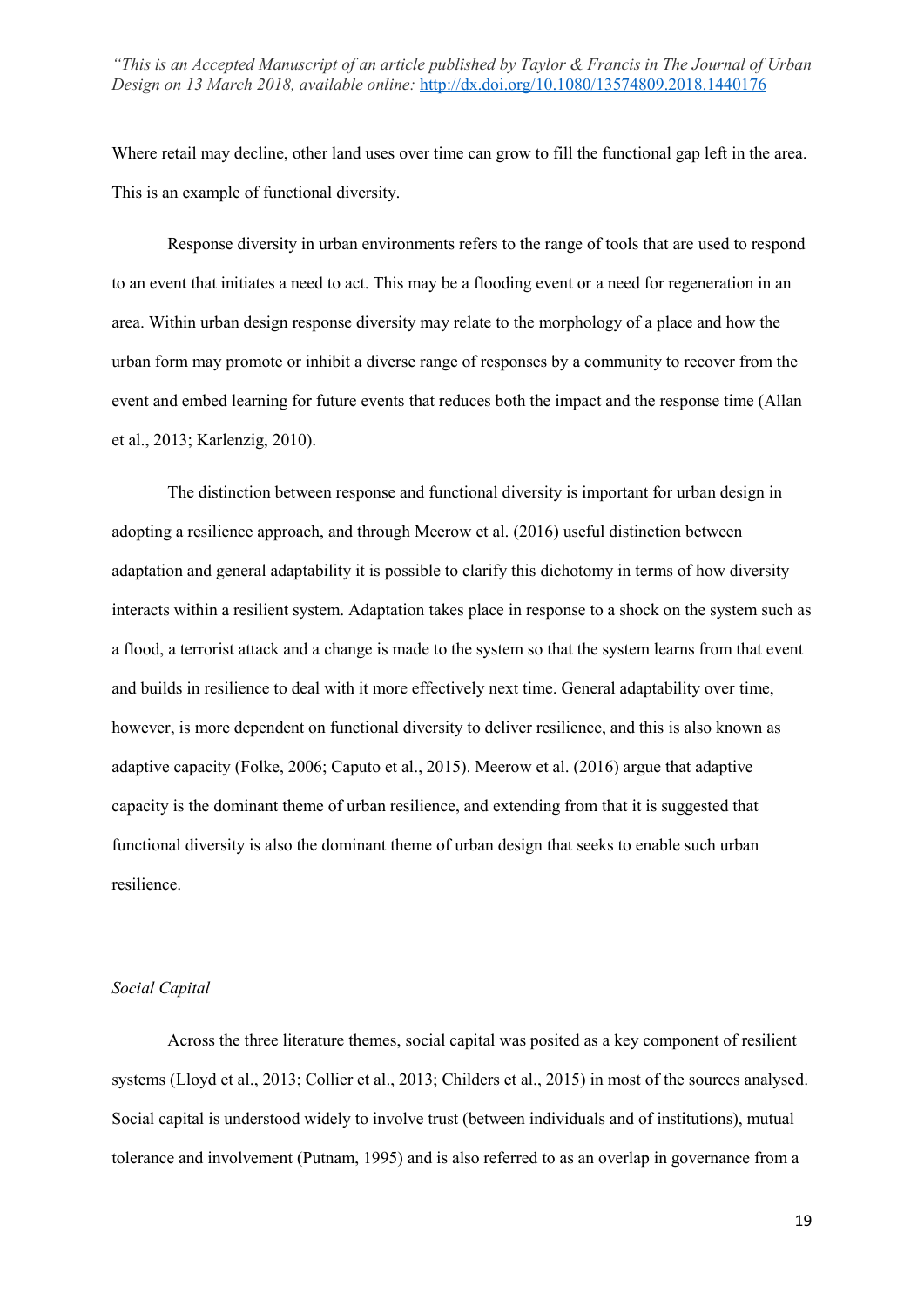property right's perspective (Ostrom et al., 1999), where multiple stakes exist on a given piece of land, and therefore there is a need to work together within a social-ecological system. Embedded within this theme is the valuing of collaboration as necessary to effect economic and political change (Putnam, 1995).

Within the social-ecological resilience literature, social capital also adopts this definition, but emphasizes the function of social capital as connecting to environmental systems and the ability to bring together collective action for physical change. Trust, strong networks, social memory and leadership are all important components of social capital that build the capacity of social-ecological systems to adapt and change shape (Folke, 2006; Walker and Salt, 2006).

The urban resilience literature is also in agreement with the above understandings of social capital, however some of the governance problems that reduce the effectiveness of mobilising social capital are identified. These includes bureaucratic inflexibilities (Pickett et al., 2014) and institutional inertia (Schlüter et al., 2015). There is also agreement that social capital in urban systems is required, and is a part of adaptive strategies that enable change and build resilience (Adger et al., 2005; Caputo, 2015). In fact, well developed social capital is considered an essential ingredient for resilient communities, particularly in terms of bonding (group cohesion), bridging ties between groups, and linking multi-level relationships (McElduff et al., 2016).

There are two key arenas within which social capital relates to urban design under a socialecological resilience lens, and this is firstly in terms of morphology (Allan et al., 2013) where, as discussed above, urban form has a bearing on how actors can respond to disturbances such as the physical decline of an area or changing demographics (Caputo, 2013). The second is where social capital is highlighted as crucial for collective action to occur (Dobson and Jorgensen, 2014). Indeed, collaboration is a fundamental theme of sustainable urban design and so the ability and nature of this collaboration to enable adaptability to respond to change is where urban design comes into its own in terms of resilience.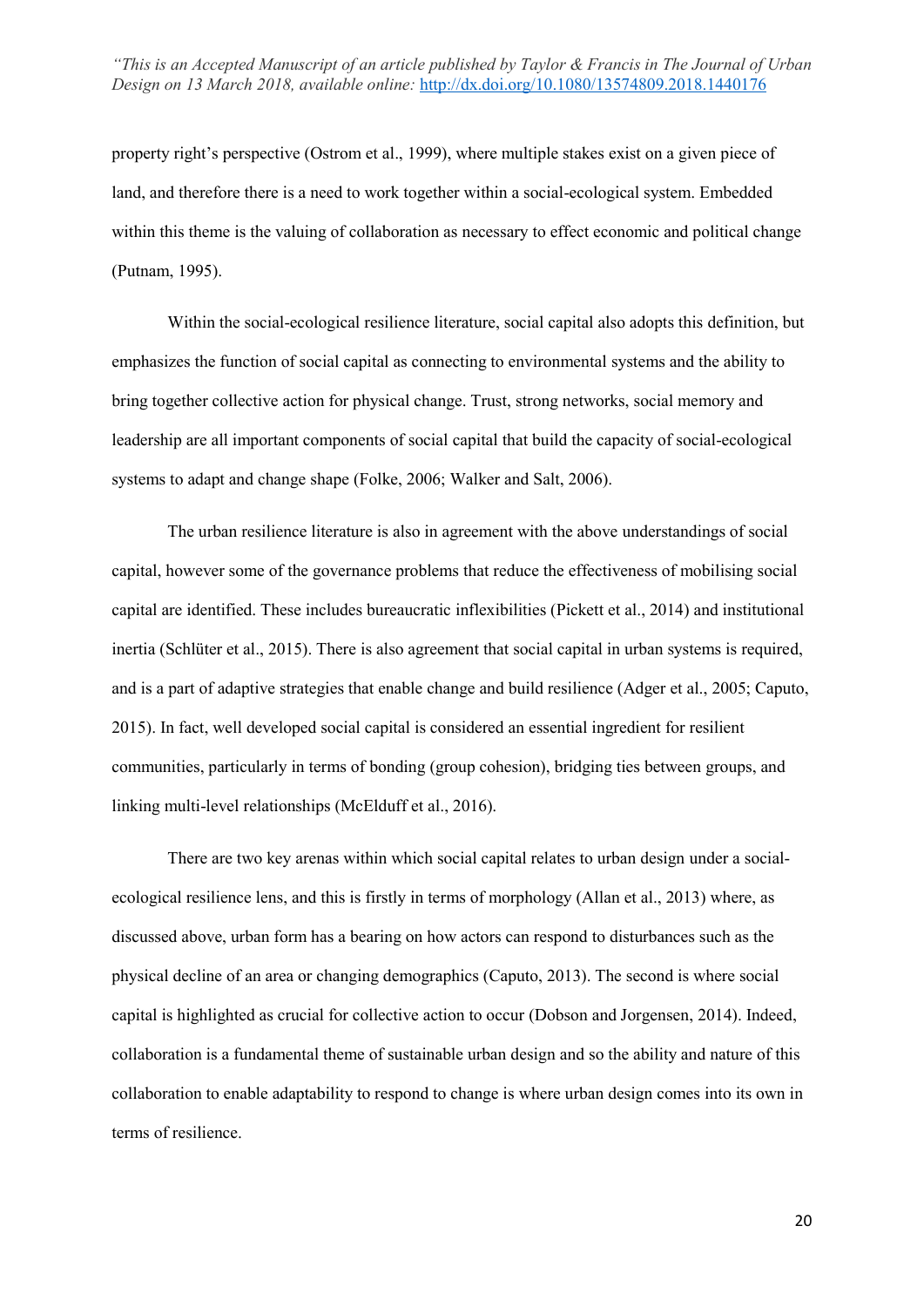Sustainable urban design is defined as a process whereby all the actors work together through partnerships and effective participatory processes to integrate functional, environmental, and quality considerations to design, plan and manage a built environment that respects the existing culture, heritage and social capital of places, whilst avoiding conservation for its own sake (Carmona, 2009; EU, 2004). To act as part of the urban system and effect meaningful change, the development of social capital to enable collaboration is essential.

## *Innovation*

Across the three literature themes, innovation was also identified as a critical component of social-ecological resilience (Berkes et al., 2003; Goldstein et al., 2015; Carmona, 2009). Within the social-ecological resilience literature innovation is an important for the facilitation of emergent behaviour to occur. A system disturbance has the potential to create opportunity for doing new things and for new tools that facilitate more resilient behaviour (Folke, 2006).

Despite a clear value being placed on innovation within society, many current governance mechanisms are about providing subsidies not to change, rather than assistance to change (Walker and Salt, 2006; Carmona, 2009). This is particularly prevalent within the heritage industry where both preservation and innovation manifest themselves in some of the most valued places in society. It is important to address system behaviour that reduces diversity and choice, and instead fosters emergent behaviour where innovation to adapt is facilitated. A resilient system would therefore value and subsidise experimentation (Walker and Salt, 2006), and this should be coupled with subsidiarity i.e. operationalised at the lowest scale of governance feasible. Institutions that become stagnant and slow to respond to a call for change are ineffective at fostering emergent behaviour.

The narrative of innovation is similar when explored from an urban resilience lens. Urban areas are argued as sites of innovation and laboratories for resilience (Meerow et al., 2016) and in the literature innovation is discussed particularly in relation to transitioning to greater sustainability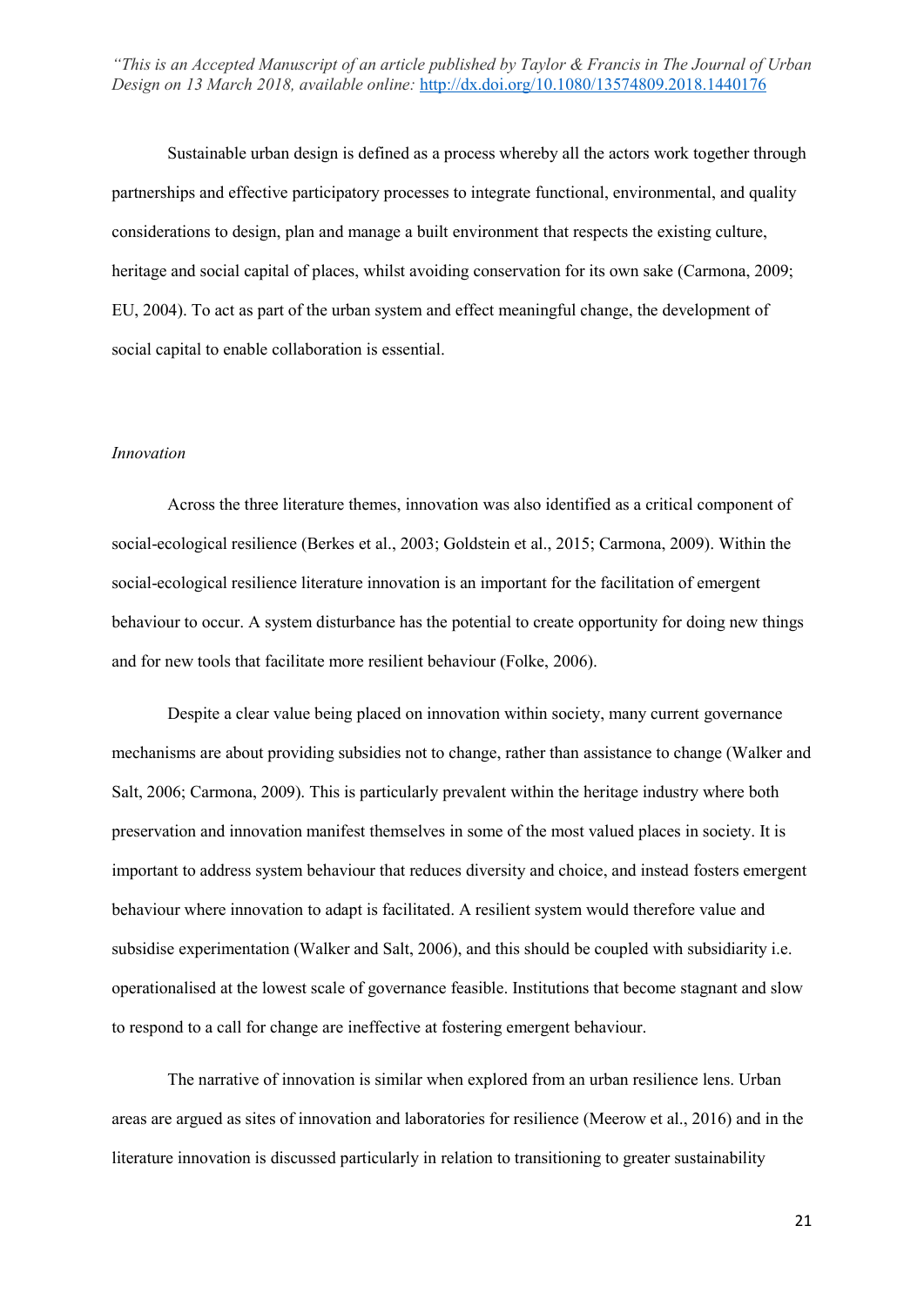(Leach et al., 2013). After Ernstson et al. (2010) cities need to harness their innovation potential in ways that will build adaptive capacity. Within urban governance literature, innovation and leadership become intertwined, and it is argued that innovation for enabling resilience can be facilitated by working across institutional silos (Hambleton, 2015).

A collaborative approach to operationalising urban resilience can be conceptualized as adaptive co-management and co-design (Crowe et al., 2016) which, it is argued, is fertile ground for innovation to occur. Within the urban resilience literature, and directly related to urban design, it is argued that 'safe-to-fail' experiments within an urban context can allow for testing and redundancy required to find the optimized environmental conditions necessary for an urban system (Ahern, 2014). The key to the safe-to-fail approach is small scale (Campbell, 2011; Gunderson, 2000). The value of a collaborative approach in delivering urban innovation is recognized also, where new forms of urban enterprise emerging from collective creativity are posited as a type of entrepreneurial urbanism to form an adaptive and emergent way of shaping places (Dobson and Jorgensen, 2014).

Indeed, design itself is innovation, as it deals with an unknown future, and a set of design problems that must be turned into deliverable design solutions. Aligning with Ahern's safe-to-fail approach, design is an iterative process, where ideas and solutions are tried, tested and refined. Redundancy is facilitated so that solutions that achieve desirable outcomes are kept, and those that do not are left behind. The result of an iterative design process is innovation, and it breaks through the institutional inertia that stands in the way of being able to adapt over time.

#### *Learning*

Across the three literature themes, nearly eighty percent of the sources discuss learning as an important component of an integrated social-ecological perspective (Ernstson et al., 2010; Ahern, 2011; Childers et al., 2015). The main type of learning referred to in the literature is social learning (Macmillan, 2006; Ahern, 2011; Beilin and Wilkinson, 2015; Goldstein et al., 2015), which is defined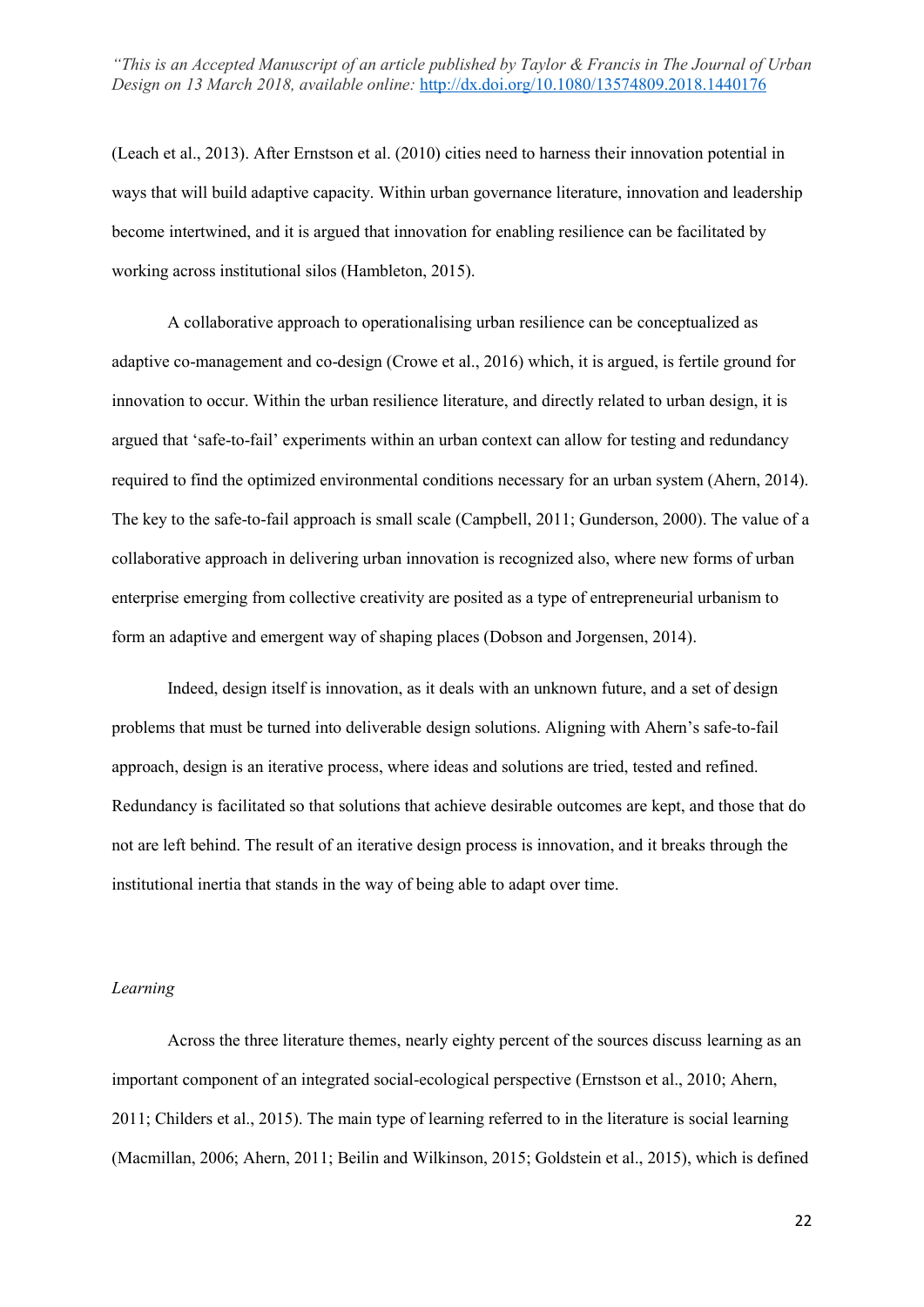as a two-way causal process between behaviour and the environment (Bandura, 1977). This is best understood through the growing support for the view that social behaviour in part creates the environment around it i.e. places are socially constructed, and that the resultant environment, in turn, influences behaviour.

The types of learning discussed in relation to resilience include learning processes (Adger, 2005; Armitage et al., 2012), learning capacity (Adger, 2005; Folke, 2006), collaborative learning (Wilkinson, 2012), continuous learning, reflexive learning (Beilin and Wilkinson, 2015), accumulation of system memory (Beilin and Wilkinson 2015; Crowe et al., 2016), learning-by-doing (Collier et al., 2013; Ahern et al., 2014), critical learning (Goldstein et al., 2015), experiential learning (McElduff et al., 2016), learning environments (Macmillan 2006), learning as an agent for change (Goldstein et al., 2015; McElduff et al., 2016), and mutual learning (Childers et al., 2015).

The most predominant theme within the social-ecological resilience literature in relation to learning is the important role it plays in enabling adaptive capacity. As Folke (2006) explains resilience is in part defined by the degree to which the system can increase its capacity for learning, with a key challenge being the building of learning capabilities into institutions and organisations. There is a need for a focus on the processes (Folke, 2006) of learning, as well as the necessary conditions and the creation of appropriate learning spaces (Lloyd et al., 2013) that can enable the system to respond effectively. Learning is also intimately tied to the ability of a system to accumulate memory over time (Beilin and Wilkinson, 2015) and for this to occur, an adaptive co-management approach is necessary. This is achieved through collaboration and working across disciplines, which facilitates the accumulation of different types of knowledge, and is a key strategy for resilience (Wilkinson, 2012).

Trial and error is proposed as the default model for learning, where people learn and adapt through the simple process of experience (Gunderson, 2000). This is further elaborated in the urban resilience literature where Ahern (2011) strongly advocates for learning from modest failures through his 'safe-to-fail' approach to adaptive planning and design. Here, learning-by-doing is given a pivotal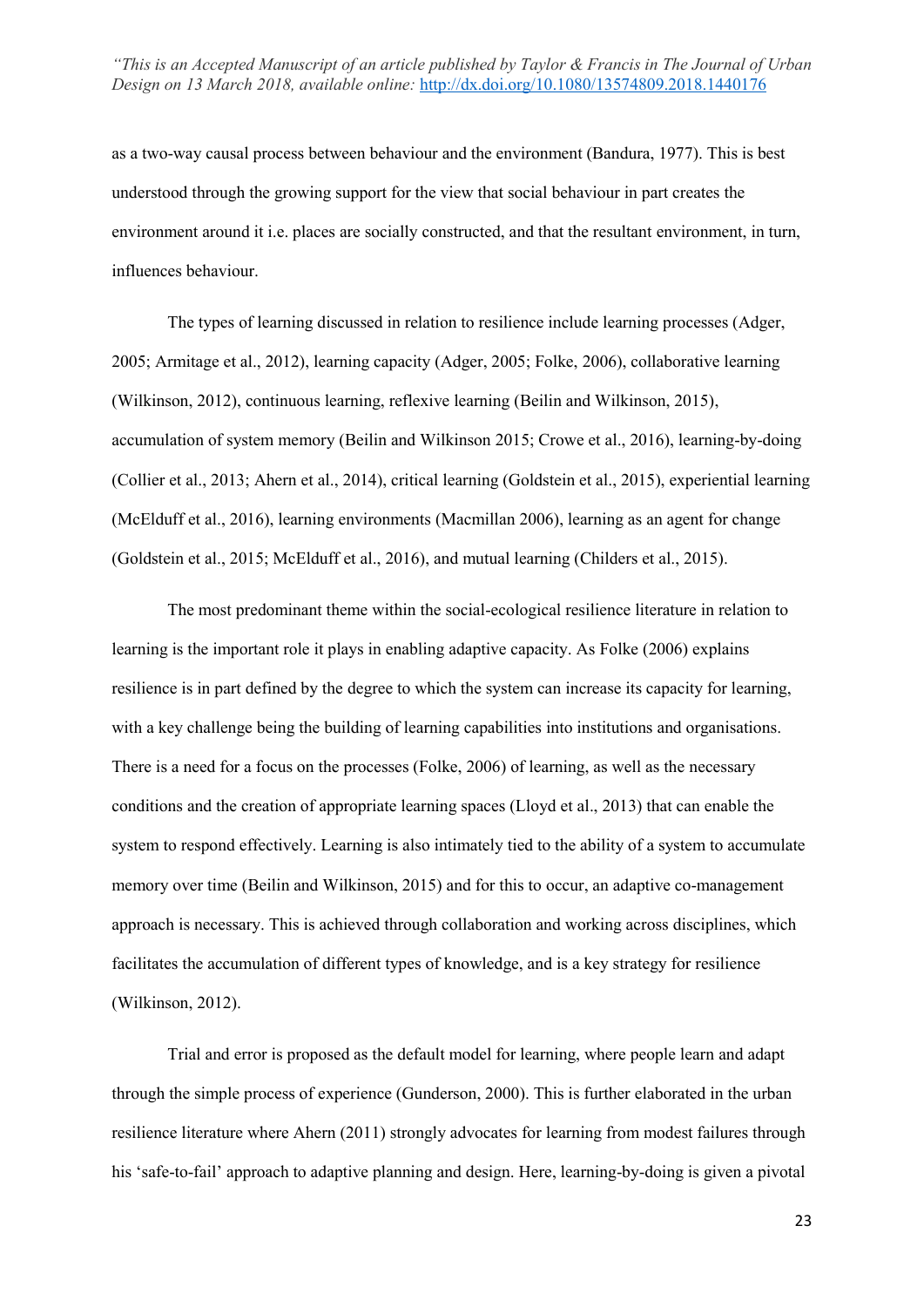role in transitioning to urban resilience (Collier et al., 2013) and a warning to planning professionals going forward of the need for truly collaborative community engagement approaches.

Collaborative learning requires the active engagement of a diverse range of stakeholders and knowledge practices. Stakeholders need to build skills in critical thinking and coordination so that one set of interests are not imposed on everyone. When practised effectively, learning can break from siloed mentalities (Goldstein et al., 2015). Appropriate learning environments are too highlighted as important, and this extends to the effective collaborative design of institutional environments such as schools (Macmillan, 2006), but also the creation of the public realm (Caputo, 2013).

A further theme emerging from literature is the need to understand the past, the historical narrative and embedded learning within that (Ahern, 2011; Caputo, 2013; Crowe et al., 2016). It is this social memory that needs to be given the space, time and resources for social learning to take place. As Ahern et al. (2014 p.255) explains:

"adaptive design with its experimental approach can help planning professionals to practice learning-by-doing while keeping in mind that planning is not a science, but social action with scientific, technological and legal underpinnings".

The statement above reinforces the message weaving throughout this paper that a shift is needed to rebalance the scales of emphasis towards social process and away from a purely aesthetic conversation in urban design.

## **Discussion**

An analysis of cross-cutting themes of urban design and resilience allows for an understanding to be developed of how urban design currently considers, values and embeds concepts of resilience within its thinking. Four themes that showed greatest prevalence in the social-ecological systems literature are diversity, social capital, innovation and learning.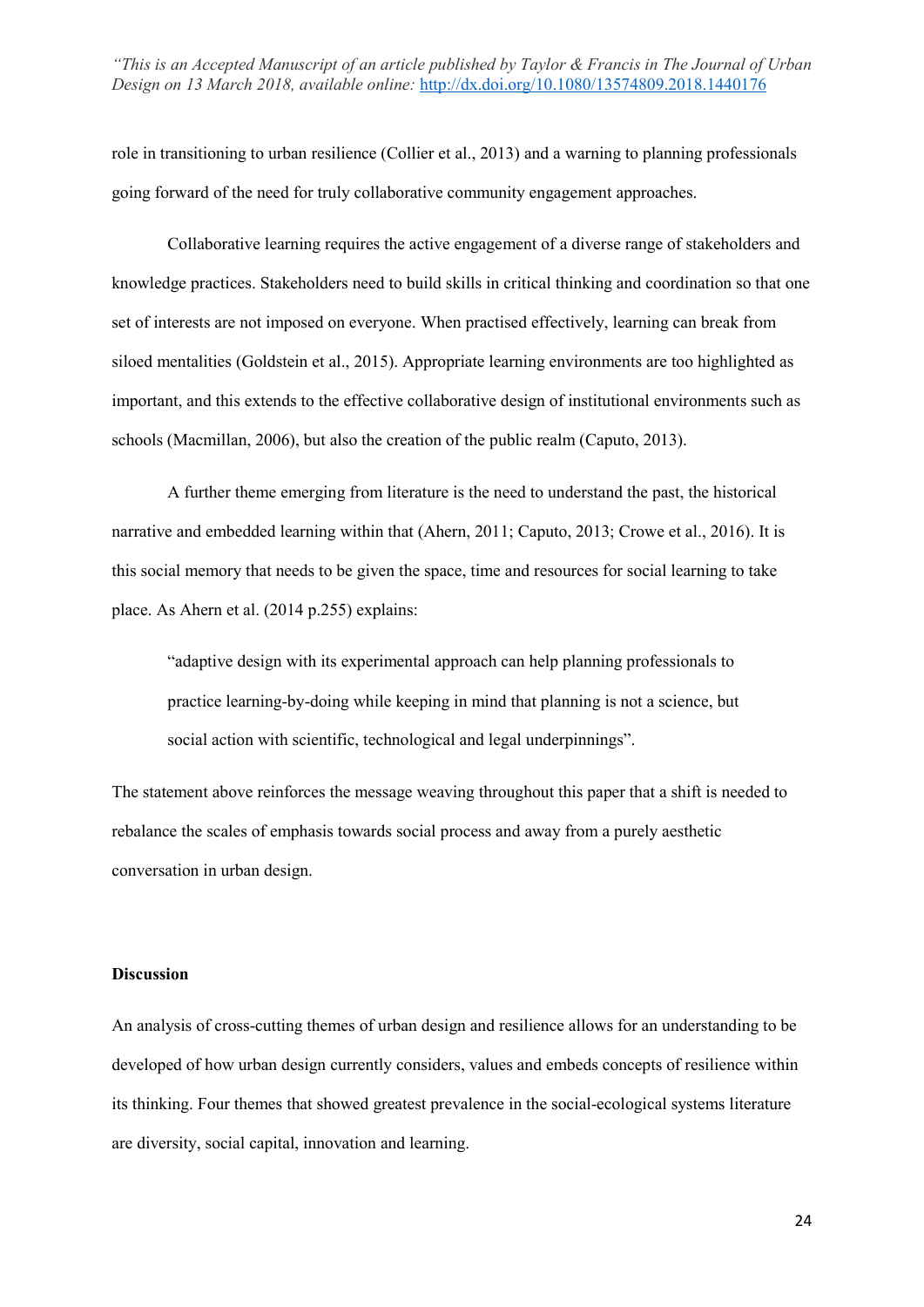In progressing a social-ecological systems perspective in urban design, it can be established that he relationship between resilience and sustainability requires further investigation. Currently, variations of thought identify resilience as a) a subset of sustainability; b) another expression of sustainable urbanism; and c) of equal weight with sustainability. This is a cause of confusion within the literature and therefore represents an important area for future research. An exploration of socialecological interactions, and what this means within the context of urban design, highlights some important considerations in moving beyond a sustainability agenda for urban design and integrating social-ecological resilience thinking.

Another area of ambiguity is the 'process-versus-product' debate that continues to confuse the field of urban design, with some favouring the idea that its true value lies within its processes; how it engages people, builds social capital, learning and civic stewardship. On the other hand, it is contended that without a strong focus on physical aesthetic, urban design loses its purpose as adding physical form to place-shaping processes. The 'procedural-versus–spatial' debate described here is a recognition of the paradoxical nature of the field and its attempt to be 'everything and anything' (Lang, 2005; Cuthbert, 2011). If we accept such paradoxes exist, and even go further to argue that both are necessary to maintain a holistic approach to shaping place (Carmona, 2014; Hamdi, 2004), this dialectic takes on a new trajectory of thought when a resilience lens is applied. An integrated social-ecological model of resilience, where social systems and physical systems are at play together in a complex web of interactions provides an arena for discussion of the dynamics between the physical and the non-physical elements of urban design.

Three conceptualisations of such social-ecological interactions that manifest themselves in the urban arena are how society shapes space, how society interacts with space and how space shapes society's feelings, behaviour and opportunities. Whilst it is not the intention here to explore these in detail, it is important to recognize that they exist at various spatial and temporal scales and collectively define the interactions between systems that are recognized within a social-ecological resilience model. Alignment between resilience and urban design theory may further progress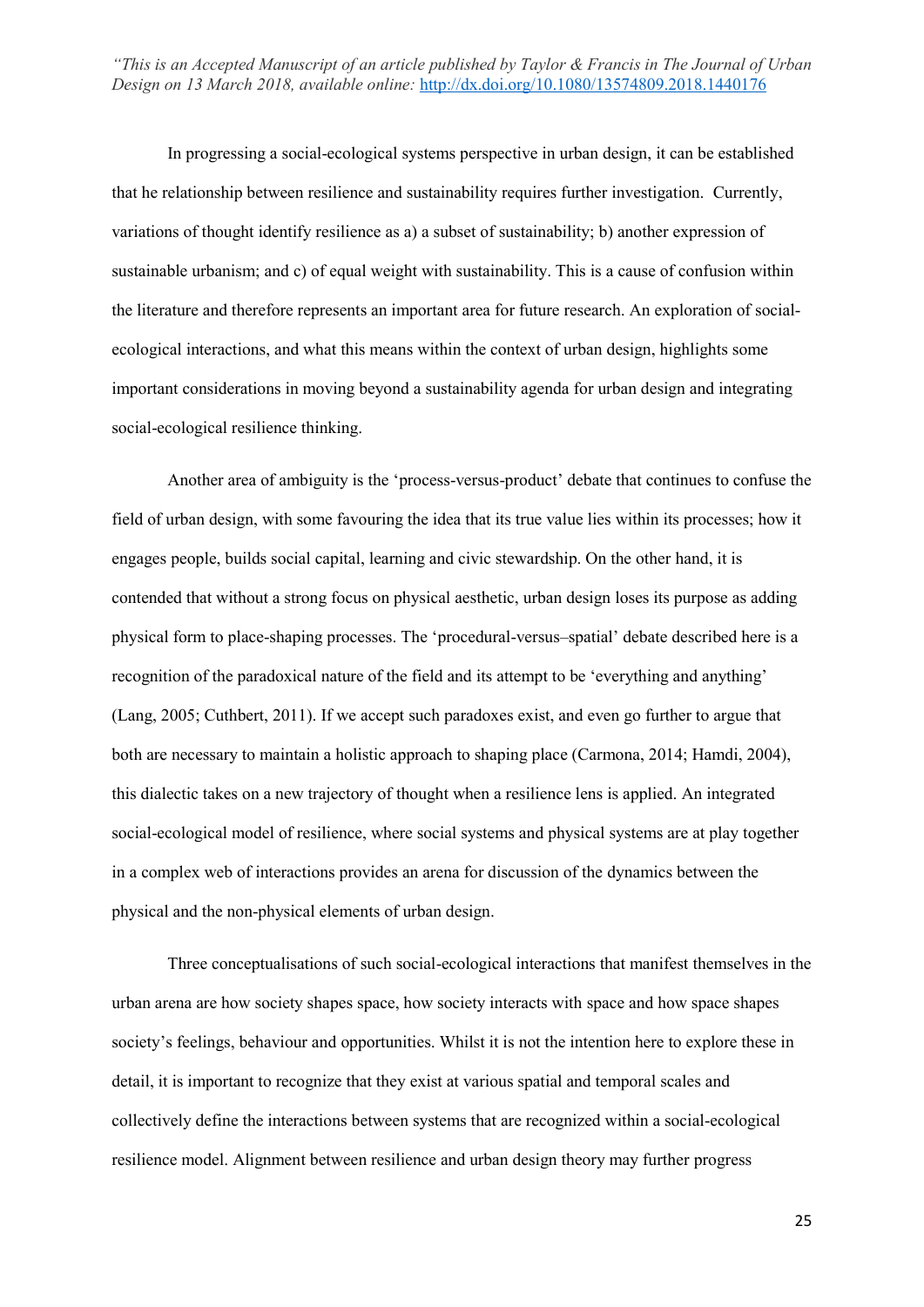knowledge in this area and potentially make a case for greater investment in effective urban design processes.

In addition to the above, scale is identified as a fundamental characteristic of social-ecological systems and take three forms when viewed through a resilience lens in urban design. Spatial scale is the most obvious, and it is where an urban design activity draws its direction and purpose from (Cuthbert, 2006). The temporal scale is where resilience over time is understood within a socialecological model. Governance scales are also important in understanding who truly holds the power within decision-making processes, with power already identified to be at the core of urban design activity (Carmona, 2014). All these scales play a dominant role in delivering resilience, particularly the interlinkages between them. There is a substantial body of evidence that emphasizes the importance of cross-scale interactions, and in urban design, spatial, temporal and governance scales must be explored in investigations of resilience going forward.

#### **Conclusion**

The purpose of the paper was to identify a resilience agenda for urban design and identify what value, if any, the field of urban design can offer to resilience research. An analysis of socialecological resilience, resilience as it applies to urban environments, and resilience within the current urban design literature has been carried out. The comparison of cross-cutting themes between the three realms allows for the translation of resilience concepts and terminology into urban design. It has been shown that key resilience concepts are evident within urban design; however, important questions are also raised about the current position of resilience as a subset of sustainable urban design. The multi-disciplinary nature of urban design may be able to offer resilience ideas of how to break disciplinary silos and encourage collaboration towards shared principles of resilience within urban design.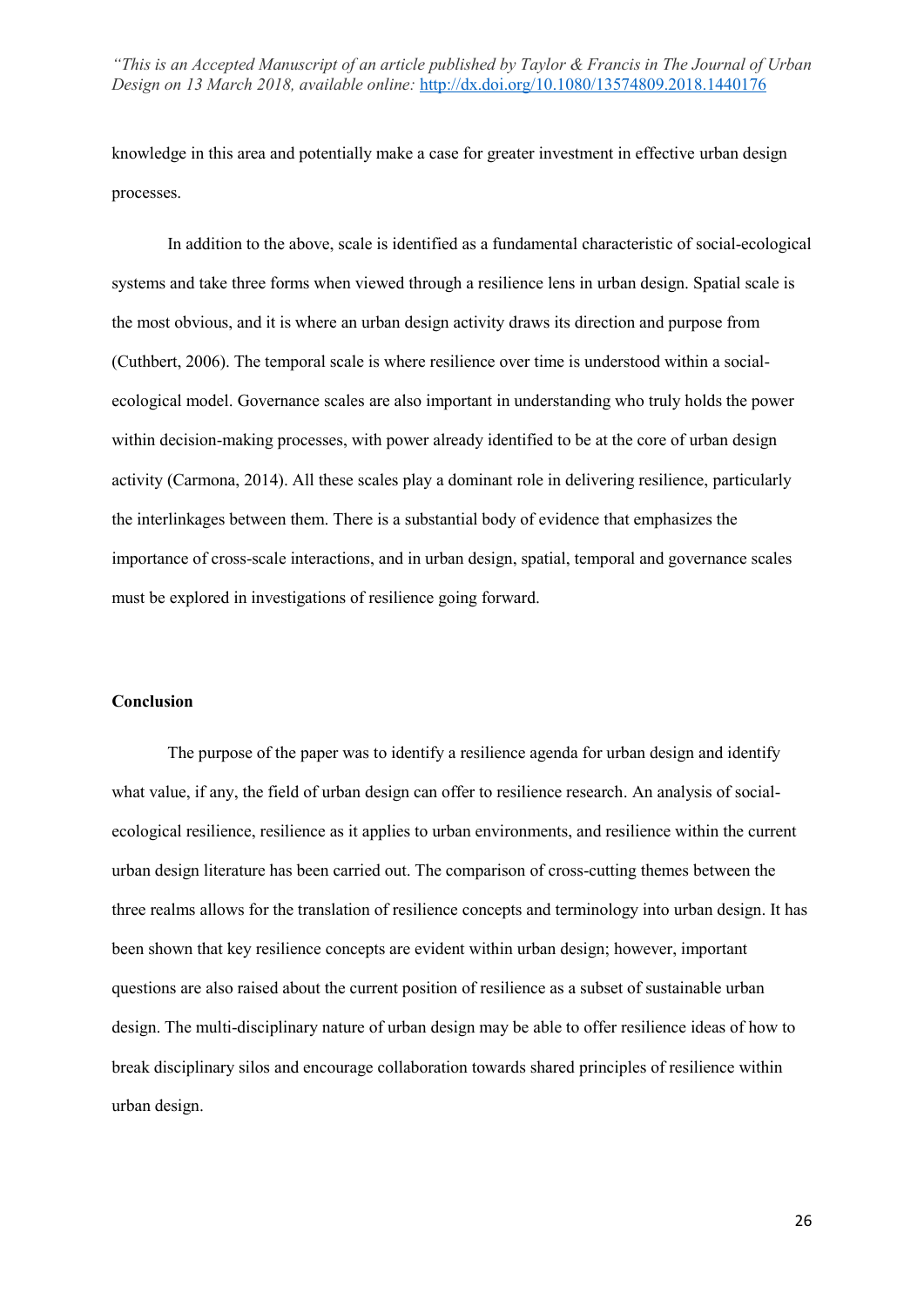The foundations for understanding what the key considerations in urban design theory are for embedding a resilience agenda are laid out here, and evidence the unique and significant role for urban design going forward with a resilience agenda. Research should acknowledge both social and environmental systems as integrated. Strengthening the connections between urban design and resilience theory both fields can build better foundations for addressing new sustainability challenges of responding and adapting to change. This allows for the delivery of a balanced, integrated and holistic approach to shaping places that have a clear structure and purpose, but can innovate and adapt to the changing needs of society which are increasingly uncertain in a globalising and urbanising world.

#### **References**

Adger, W. N. (2000) Social and ecological resilience: are they related? *Progress in Human Geography*, 24(3), 347-364.

Adger, W. N., Hughes, T. P., Folke, C., Carpenter, S. R., and Rockström, J. (2005) Social-ecological resilience to coastal disasters. *Science*, 309(5737), 1036-1039.

Ahern, J. (2011) From fail-safe to safe-to-fail: Sustainability and resilience in the new urban world. *Journal of Landscape and Urban Planning*, 100, 341-343.

Ahern, J., Cilliers, S., and Niemelä, J. (2014) The concept of ecosystem services in adaptive urban planning and design: A framework for supporting innovation. *Landscape and Urban Planning*, 125, 254-259.

Alexander, C. (1965) A city is not a tree. *Architectural Forum*, 122 (1), 58-62.

Allan, P. and Bryant, B. (2011) Resilience as a framework for urbanism and recovery. *Journal of Landscape Architecture*, 6(2), 34-45.

Allan, P., Bryant, M., Wirsching, C., Garcia, D., and Rodriguez, M.T. (2013) The Influence of Urban Morphology on the Resilience of Cities Following an Earthquake. *Journal of Urban Design*, 18(2), 242-262.

Armitage, D., Béné, C., Charles, A., Johnson, D., and Allison, E. (2012) The interplay of well-being and resilience in applying a social-ecological perspective. *Ecology and Society*, 17(4).

Bandura, A. (1977) Self-efficacy: toward a unifying theory of behavioral change. *Psychological Review*, 84(2), 191.

Barthel, S., Folke, C., and Colding, J. (2010) Social–ecological memory in urban gardens: Retaining the capacity for management of ecosystem services. *Global Environmental Change*, 20(2), 255-265.

Batty, M. (2009) Cities as complex systems: scaling, interaction, networks, dynamics and urban morphologies. *In: Encyclopedia of complexity and systems science*, 1041-1071. Springer: New York.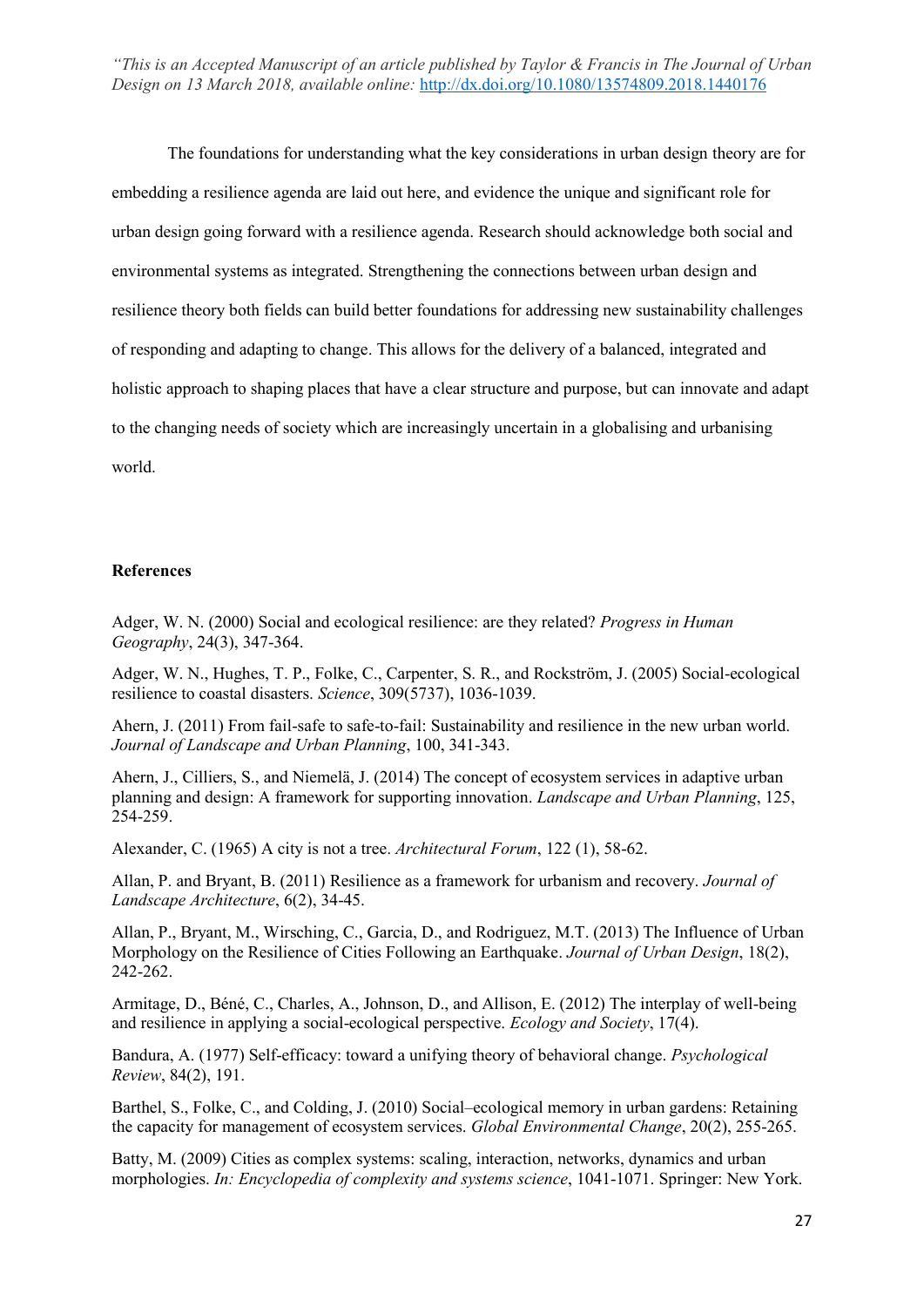Beilin, R., and Wilkinson, C. (2015) Introduction: Governing for urban resilience. *Urban Studies*, 52(7), 1205-1217.

Beirão, J. N., Duarte, J. P., and Stouffs, R. (2011) Creating specific grammars with generic grammars: towards flexible urban design. *Nexus Network Journal*, 13(1), 73-111.

Bell, D. (2005) The Emergence of Contemporary Masterplans: Property Markets and the Value of Urban design. *Journal of Urban Design*, 10(1), 81–110.

Bentley, I., McGlynn, S., Smith, G., Alcock, A., and Murrain, P. (1985) *Responsive Environments.*  Routledge.

Bentley, I (1998) Urban design as an anti-profession. *Urban Design Quarterly*, 65, 15.

Berkes, F., and Folke, C. (1998) *Linking social and ecological systems for resilience and sustainability*. Cambridge University Press.

Berkes, F., Colding, J., Folke, C. (2003) *Navigating social–ecological systems: building resilience for complexity and change.* Cambridge: Cambridge University Press.

Berkes, F., and Ross, H. (2013) Community resilience: toward an integrated approach. *Society and Natural Resources*, 26(1), 5-20.

Boin, A., Comfort, L. K., and Demchak, C. C. (2010) The rise of resilience. *Designing resilience: Preparing for extreme events,* 1-12.

Boyko, C. T., Cooper, R., Davey, C. L., and Wootton, A. B. (2006) Addressing sustainability early in the urban design process. *Management of Environmental Quality: An International Journal*, 17(6), 689-706.

Brauch, H. G., Spring, Ú. O., Grin, J., and Scheffran, J. (Eds.). (2016) *Handbook on Sustainability Transition and Sustainable Peace* (Vol. 10). Springer.

Brown, K. (2014) Global environmental change I: A social turn for resilience? *Progress in Human Geography*, 38(1), 107-117.

Brundtland, G., Khalid, M., Agnelli, S., Al-Athel, S., Chidzero, B., Fadika, L., Hauff, V., Lang, I., Shijun, M., de Botero, M.M. and Singh, M. (1987) *Our common future*. Oxford: Oxford University Press.

Çalıskan, O. (2012) Design thinking in urbanism: Learning from the designers. *Urban Design International*, 17(4), 272-296.

Campbell, K. (2011) Smart urbanism: making massive small change. *Journal of Urban Regeneration and Renewal*, 4 (4), 304-311.

Caputo, S. (2013) *Urban resilience: a theoretical and empirical investigation*. Thesis (PhD). Coventry University.

Caputo, S., Caserio, M., Coles, R., Jankovic, L., and Gaterell, M. R. (2015) Urban resilience: two diverging interpretations. *Journal of Urbanism: International Research on Placemaking and Urban Sustainability*, 8(3), 222-240.

Carmona, C., de Magalhaes, C. and Edwards, E. (2002) What value urban design? *Urban Design International*, 7, 63-81.

Carmona, M. (2009) Sustainable urban design: definitions and delivery, *International Journal for Sustainability*, 13, 48-77.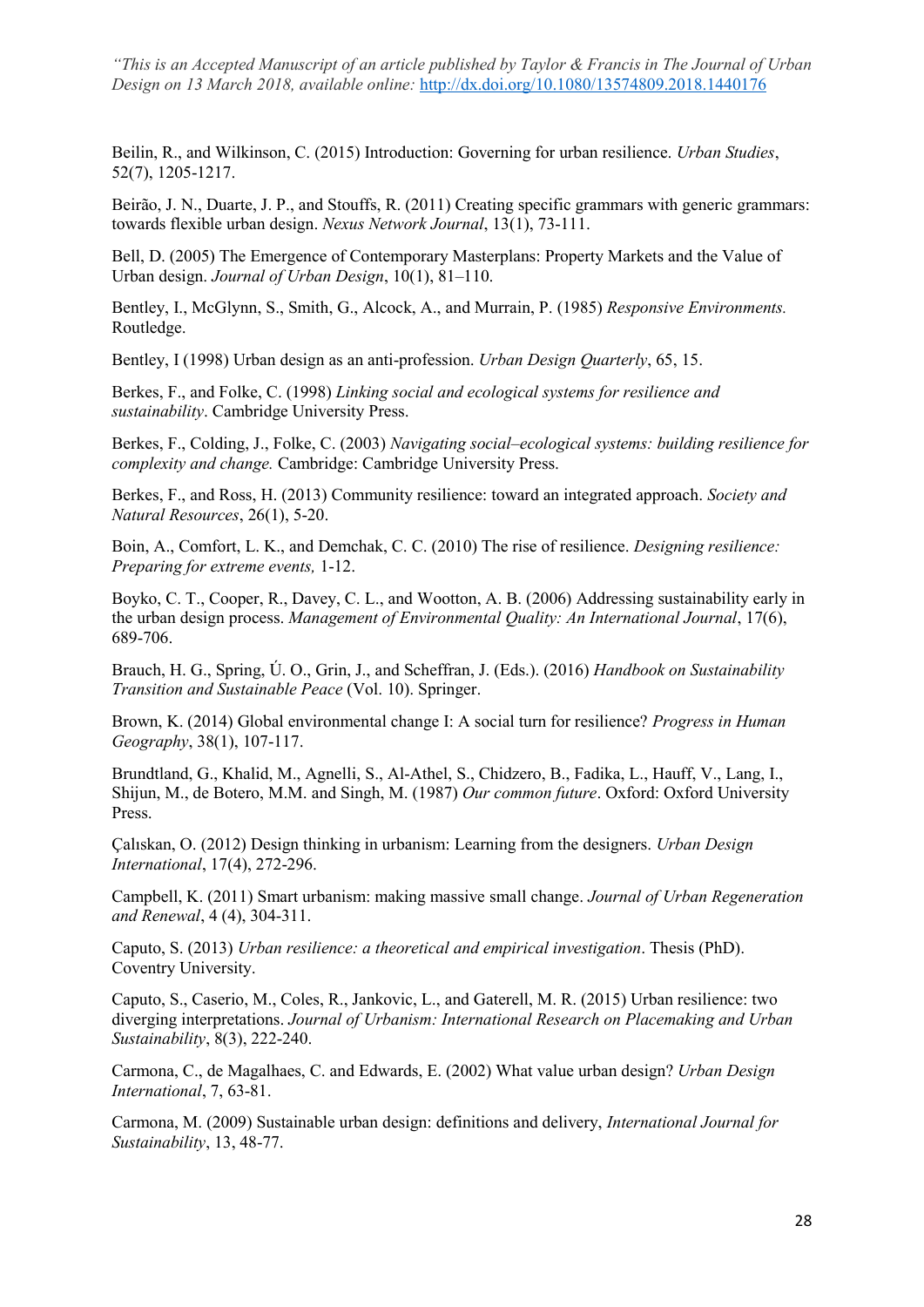Carmona, M., Tiesdell, S., Heath, T. and Oc, T. (2010) *Public Places Urban Spaces: The Dimensions of Urban Design*. 2nd ed. Oxford: Architectural Press.

Carmona, M. (2014) The place-shaping continuum: A theory of urban design process, *Journal of Urban Design*, 19(1), 2-36.

Carpenter, S.R., and Gunderson, L.H. (2001) Coping with collapse: ecological and social dynamics in ecosystem management. *BioScience*, 51, 451–457.

Chelleri, Lorenzo, Waters, J. J., Olazabal, Marta, and Minucci, Guido. (2015) Resilience trade-offs: Addressing multiple scales and temporal aspects of urban resilience. *Environment and Urbanization*, 27(1), 181–198.

Childers, D. L., Cadenasso, M. L., Grove, J. M., Marshall, V., McGrath, B., and Pickett, S. T. (2015) An ecology for cities: A transformational nexus of design and ecology to advance climate change resilience and urban sustainability. *Sustainability*, 7(4), 3774-3791.

Coaffee, J., and Clarke, J. (2015) On securing the generational challenge of urban resilience. *Town Planning Review*, 86(3), 249-255.

Colding, J., and Barthel, S. (2013) The potential of 'Urban Green Commons' in the resilience building of cities. *Ecological Economics*, 86, 156-166.

Collier, M. J., Nedović-Budić, Z., Aerts, J., Connop, S., Foley, D., Foley, K., Newport, D., McQuaid, S., Slaev, A., and Verburg, P. (2013) Transitioning to resilience and sustainability in urban communities. *Cities*, 32 (1), 21-S28.

Cowan, R. (2005) *Dictionary of Urbanism*. 1st Ed. Streetwise Press: London.

Cross, N. (2001) Designerly ways of knowing: Design discipline versus design science. *Design issues*, 17(3), 49-55.

Crowe, P. R., Foley, K., and Collier, M. J. (2016) Operationalizing urban resilience through a framework for adaptive co-management and design: Five experiments in urban planning practice and policy. *Environmental Science and Policy*, 62, 112- 119.

Crutzen, P. J., and Steffen, W. (2003) How long have we been in the Anthropocene era? *Climatic Change*, 61(3), 251-257.

Cullen, G. (1961) *The concise townscape*. Oxford: Routledge.

Cunningham, K. L. (2013) *Resilience theory: A framework for engaging urban design*. Thesis (PhD). Kansas State University.

Cuthbert, A.R. (2003) *Designing Cities: Critical Readings in Urban Design*. Oxford: Blackwell Publishers.

Cuthbert, A. R. (2006) *The form of cities: political economy and urban design*. John Wiley and Sons.

Cuthbert, A.R. (2007) Urban design: requiem for an era - review and critique of the last 50 years. *Urban Design International*, 12, 177-223.

Cuthbert, A.R. (2011) *Understanding Cities: Method in Urban Design*. Routledge.

Dobson, S., and Jorgensen, A. (2014) Increasing the resilience and adaptive capacity of cities through entrepreneurial urbanism. *International Journal of Globalisation and Small Business*, 6(3-4), 149- 162.

Du Pisani and Jacobus A. (2006) Sustainable development–historical roots of the concept. *Environmental Sciences* 3(2), 83-96.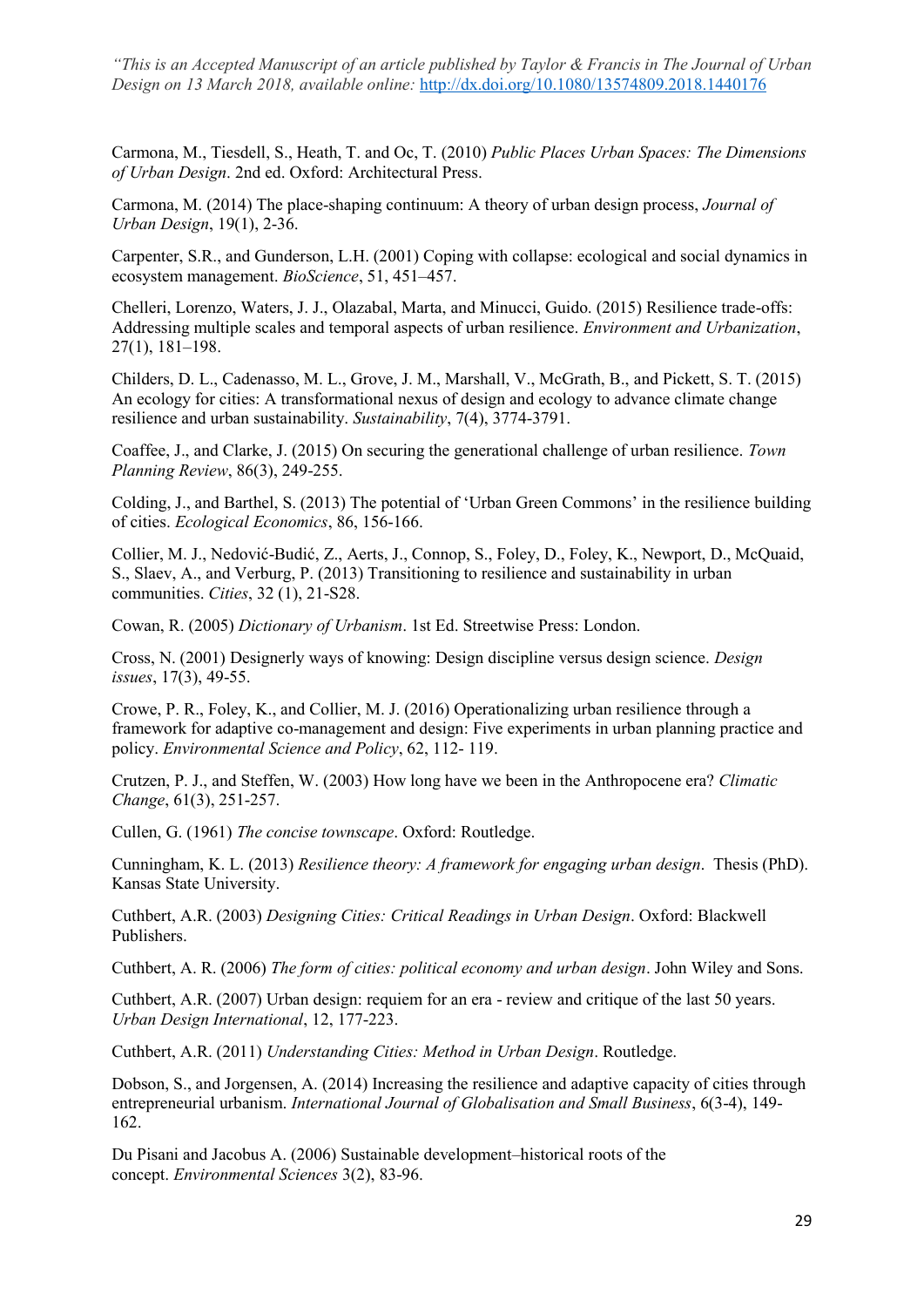Elmqvist, T., Folke, C., Nystro, M., Peterson, G.D., Bengtsson, J., Walker, B.H., and Norberg, J., (2003). Response diversity and ecosystem resilience. *Frontiers in Ecology and the Environment 1*, 488–494.

Engle, N. L. (2011) Adaptive capacity and its assessment. *Global Environmental Change*, 21(2), 647- 656.

Ernstson, H., Leeuw, S. E. V. D., Redman, C. L., Meffert, D. J., Davis, G., Alfsen, C., and Elmqvist, T. (2010) Urban transitions: on urban resilience and human dominated ecosystems. AMBIO: *A Journal of the Human Environment,* 39(8), 531-545.

European Union (2004) *European Multistakeholder Forum on CSR: Report of the Round Table on Fostering CSR among SMEs*. European Union, Brussels.

Ewing, R., Schmid, T., Killingsworth, R., Zlot, A., and Raudenbush, S. (2003) Relationship between urban sprawl and physical activity, obesity, and morbidity. *American journal of health promotion*, 18(1), 47-57.

Farr, D. (2011) *Sustainable urbanism: urban design with nature*. New Jersey: John Wiley and Sons.

Folke, C. (2006) Resilience: The emergence of a perspective for social-ecological systems analyses. *Global Environmental Change*, 16, 253-267.

George, V. R. (1997) A procedural explanation for contemporary urban design. *Journal of Urban Design*, 2 (2), 143-161.

Grant, M. J., and Booth, A. (2009) A typology of reviews: an analysis of 14 review types and associated methodologies. *Health Information and Libraries Journal*, 26(2), 91-108.

Gunderson, L.H. (2000) Resilience in theory and practice. *Annual Review of Ecology and Systematics*, 31, 371-378.

Goldstein, B. E., Wessells, A. T., Lejano, R., and Butler, W. (2015) Narrating resilience: Transforming urban systems through collaborative storytelling. *Urban Studies*, 52(7), 1285-1303.

Hack, G., and Sagalyn, L. (2011) Value creation through urban design*. In: Urban Design in the Real Estate Development Process*, edited by S. Tiesdell and D. Adams. Chichester: Wiley-Blackwell.

Haas, T. (2012) *Sustainable urbanism and beyond: rethinking cities for the future*. Rizzoli.

Hambleton, R. (2011) Place-based leadership in a global era. *Commonwealth Journal of Local Governance*, 8/9.

Hambleton, R. (2015) Beyond resilience: The role of leadership in progressive planning. *In: Association of European Schools of Planning (AESOP),* Prague, Czech Republic, 13-16 July 2015. Prague, Czech Republic: AESOP 2015.

Hamdi, N. (2004) *Small Change: About the art of practice and the limits of planning in cities*, Earthscan, London.

Harrison, P., Bobbins, K., Culwick, C., Humby, T. L., La Mantia, C., Todes, A., and Weakley, D. (2014) *Urban resilience thinking for municipalities*. The Global Change and Sustainability Research Institute.

Holling, C.S. (1973) Resilience and stability of ecological systems. *Annual Review of Ecology and Systematics*, 4, 1-23.

Holling, C.S. and Meffe, G.K. (1996) Command and control and the pathology of natural resource management. *Conservation Biology*, 10, 328-337.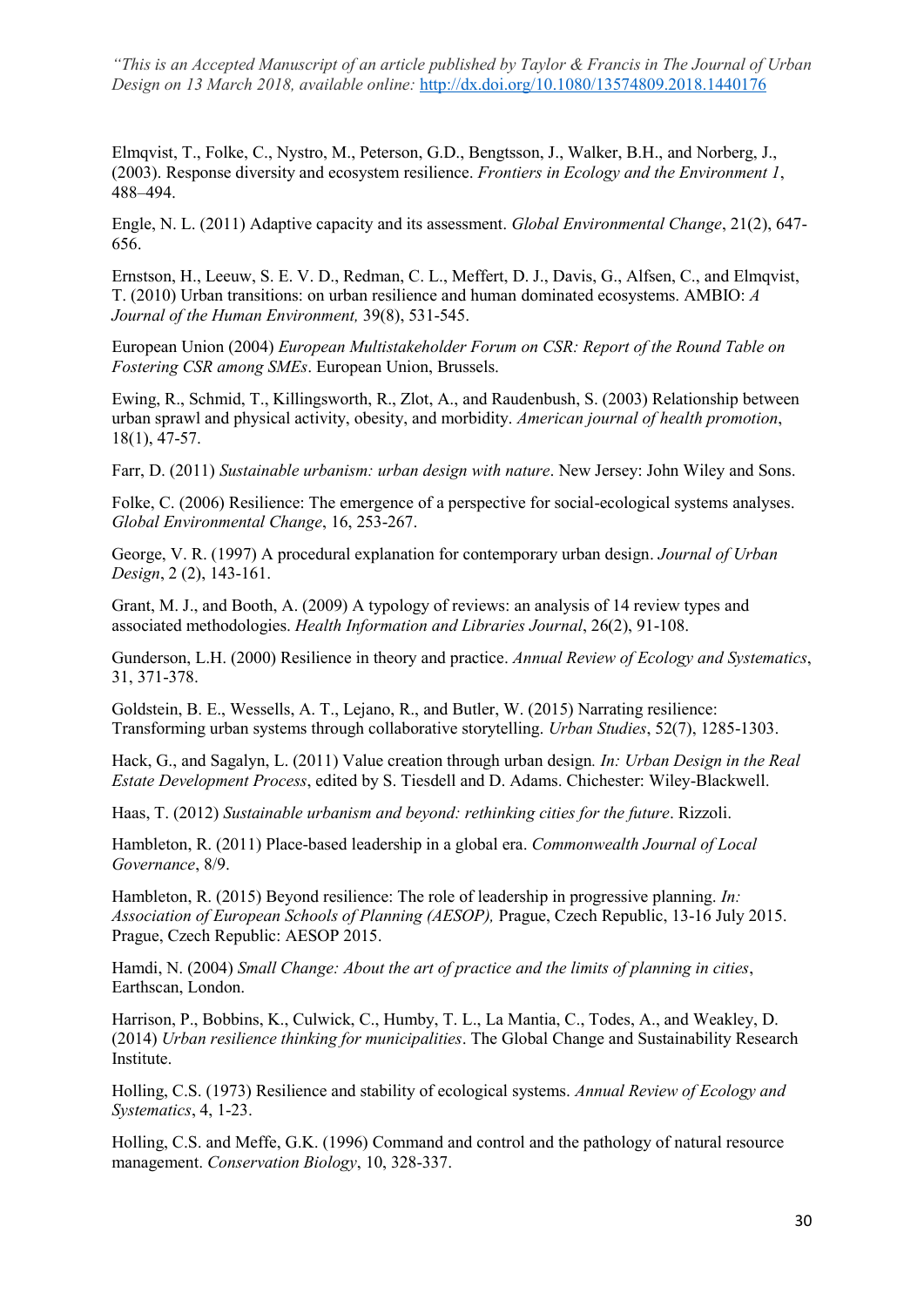Hutton, W. and Giddens, A. (2000) *On the edge: Living with global capitalism*. London: Jonathan Cape.

Inam, A. (2011) From dichotomy to dialectic: practising theory in urban design. *Journal of Urban Design*, 16 (2), 257-277.

Jacobs, J. (1961) *The death and life of great American cities*. New York: Random House.

Jones, C. (1980) *Design Methods: Seeds of human futures.* New York: John Wiley and Sons.

Karlenzig, W. (2010) The Death of Sprawl: Designing Urban Resilience for the Twenty- First-Century Resource and Climate Crises. *In:* Heinberg, R. and Lerch, D. eds.*The Post Carbon Reader: Managing the 21st Century's Sustainability Crises*. California: Watershed Media in collaboration with Post Carbon Institute.

Kates, R.W., Clark, W.C., Corell, R., Hall, J.M., Jaeger, C.C., Lowe, I., McCarthy, J.J., Schellnhuber, H.J., Bolin, B., Dickson, N.M., Faucheux, S., Gallopin, G.C., Grubler, A., Huntley, B, Jager, J., Jodha, N.S., Kasperson, R.E., Mabogunje, A., Matson, P., Mooney, H., Moore, B., O'Riordan, T., and Svedin, U. (2001) Sustainability science. *Science,* 292, 641–642.

Kinzig, A., and Starrett, D. (2003) Coping with uncertainty: a call for a new science policy forum. *AMBIO: A Journal of the Human Environment*, 32(5), 330-335.

Lang, J. T. (2005) *Urban design: A typology of procedures and products*. Oxford: Elsevier.

Larco, N. (2016) Sustainable urban design – a (draft) framework. *Journal of Urban Design*, 21 (1), 1- 29.

Leach, M., Scoones, I., and Stirling, A. (2010) *Dynamic sustainabilities: technology, environment, social justice*. Earthscan.

Leach, M., Raworth, K., and Rockström, J. (2013) Between social and planetary boundaries: Navigating pathways in the safe and just space for humanity. *World social science report*, 2013, 84- 89.

Leichenko, R. (2011) Climate change and urban resilience. *Current opinion in environmental sustainability*, 3(3), 164-168.

Levin, S. A., Barrett, S., Aniyar, S., Baumol, W., Bliss, C., Bolin, B., Dasgupta, P., Ehrlich, P., Folke, C., Gren, I-M., Holling, C. S., Jansson, A., Jansson, B-O., Maler, K-G., Martin, D., Perrings, C. and Sheshinski, E. (1998) Resilience in natural and socioeconomic systems. *Environment and Development Economics*, 3(2), 221-262.

Lloyd, M.G., Peel, D., and Duck, R.W. (2013) Towards a social-ecological resilience framework for coastal planning. *Land Use Policy*, 30, 925-933.

Ludwig, D., Walker, B., and Holling, C.S. (1997) Sustainability, Stability, and Resilience. *Conservation Ecology*, 1 (1), 7.

Lynch, K. (1960) *The image of the city*. Massachusetts: MIT Press.

Macmillan, S. (2006) Added value of good design. *Building research and information*, 34(3), 257- 271.

Madanipour, A. (1997) Ambiguities of urban design. *Town Planning Review*, 68(3), 363.

Madanipour, M. (2014) *Urban design, space and society*. England: Palgrave Macmillan.

Marshall, S. (2009) *Cities design and evolution*. London/New York: Routledge.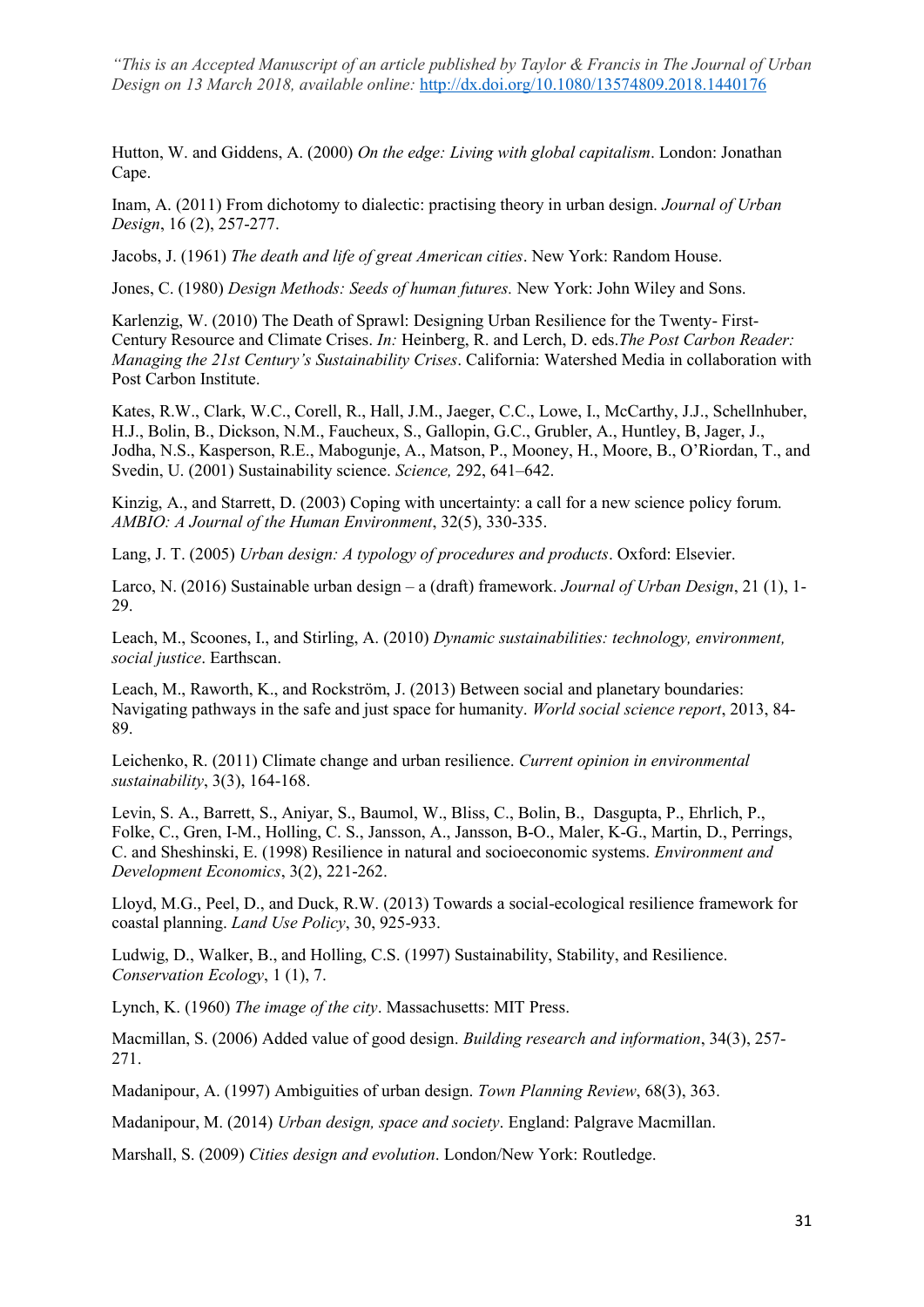Marshall, S. (2012) Science, pseudo-science and urban design. *Urban Design International*, 17 (4), 257-71.

McElduff, L., Peel, D., Ritchie, H., and Lloyd, M. G. (2016) The Octagon Values Model: community resilience and coastal regeneration. *Urban, Planning and Transport Research*, 4 (1), 1-25.

McHarg, I. L., and Mumford, L. (1969) *Design with nature*. New York: American Museum of Natural History.

Meerow, S., Newell, J. P., and Stults, M. (2016) Defining urban resilience: A review. *Landscape and Urban Planning*, 147, 38-49.

Montgomery, J. (1998) Making a city: Urbanity, vitality and urban design. *Journal of Urban Design*, 3(1), 93-116.

Moudon, A. V. (1992) Urban morphology as an emerging interdisciplinary field. *Urban Morphology*, 1(1), 3-10.

Mumford, L. (1965) Utopia, the City and the Machine. *Daedalus*, 271-292. Chicago.

Nase, I., Berry, J., and Adair, A. (2015) Urban design quality and real estate value: in search of a methodological framework. *Journal of Urban Design*, 20 (5), 563- 581.

Newman, O. (1971) *Defensible space*. New York: Macmillan.

Newman, P., Beatley, T., and Boyer, H. (2009) A Vision for Resilient Cities. *In:* Newman, P., Beatley, T, Boyer, H. (2009) *Resilient Cities: Responding to Peak Oil and Climate Change*, Island Press: Washington DC, 55-85.

Nkhata, A., Breen, C., and Freimund, W. (2008) Resilient social relationships and collaboration in the management of social–ecological systems. *Ecology and Society*, 13(1).

Olsson, L., Jerneck, A., Thoren, H., Persson, J., and O'Byrne, D. (2015) Why resilience is unappealing to social science: Theoretical and empirical investigations of the scientific use of resilience. *Science advances*, 1(4).

Ostrom, E., Burger, J., Field,C.B., Norgaard, R.B., and Policansky, D. (1999) Revisiting the commons: local lessons, global challenges. *Science*, 284 (5412), 278-282.

Pahl-Wostl, C. (2009) A conceptual framework for analysing adaptive capacity and multi-level learning processes in resource governance regimes. *Global Environmental Change*, 19(3), 354-365.

Peterson, G.D., Carpenter, S.R., and Brock, W.A. (2003) Uncertainty and management of multi-state ecosystems: an apparently rational route to collapse. *Ecology,* 84, 1403–1411.

Pickett, S.T.A., McGrath, B., Cadenasso, M.L., and Felson, A.J. (2014) Ecological resilience and resilient cities. *Building Research and Information*, 42(2), 143- 157.

Ponomarov, S. Y., and Holcomb, M. C. (2009) Understanding the concept of supply chain resilience. *The International Journal of Logistics Management*, 20(1), 124-143.

The Prince's Foundation for the Built Environment (2007) *Valuing Sustainable Urbanism*. London: PFBE.

Pearce, D. W., and Atkinson, G. D. (1993) Capital theory and the measurement of sustainable development: an indicator of "weak" sustainability. *Ecological economics*, 8(2), 103-108.

Prugh, T., Daly, H., Goodland, R., Cumberland, J. H., and Norgaard, R. B. (1999) *Natural capital and human economic survival*. CRC Press.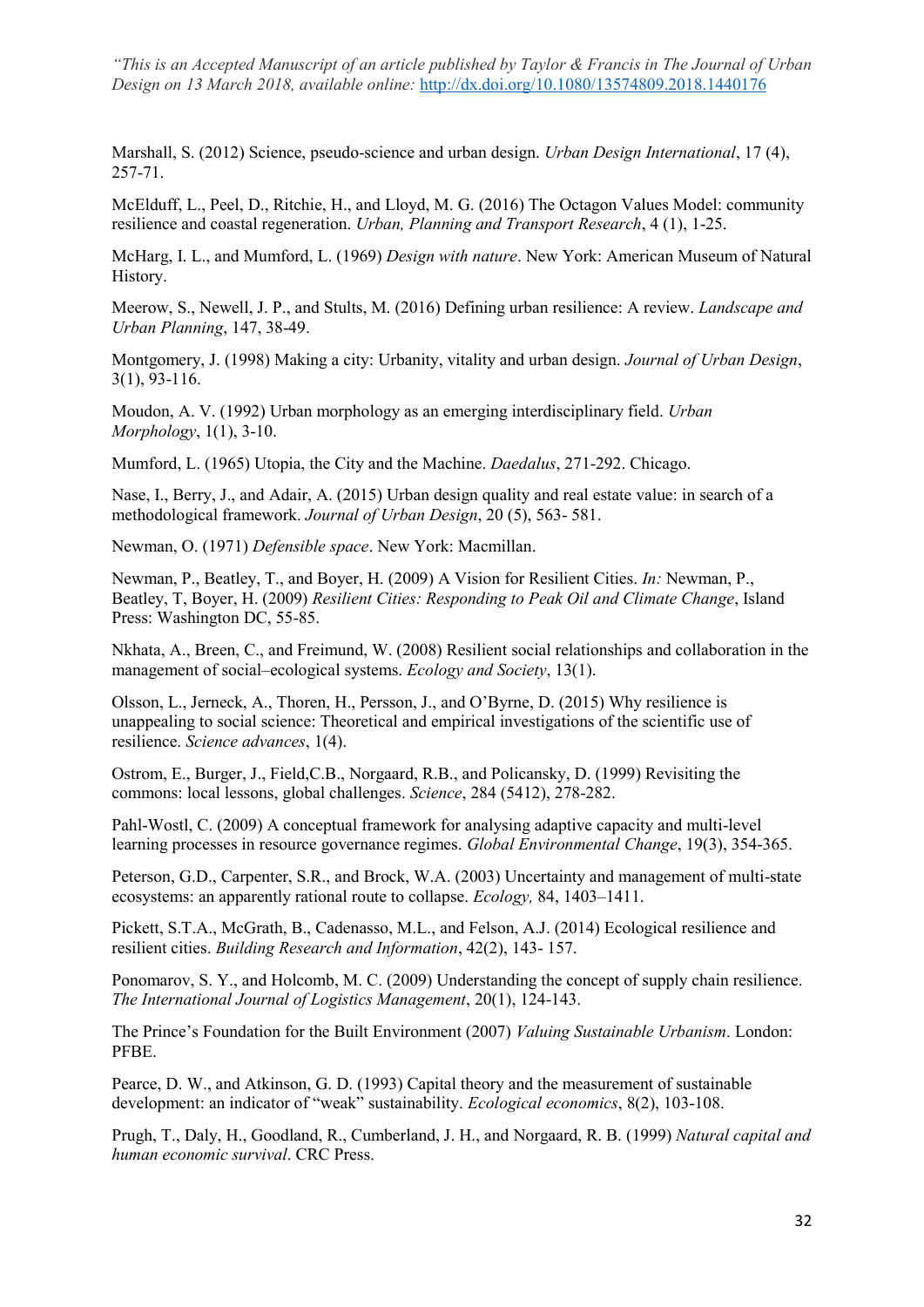Putnam, R. D. (1995) Bowling alone: America's declining social capital. *Journal of Democracy*, 6(1), 65-78.

Roggema, R. (2014) Towards Enhanced Resilience in City Design: A Proposition. *Land*, 3, 460-481.

Roggema, R. (2016) The future of sustainable urbanism: a redefinition. *City, Territory and Architecture*, 3(1), 22.

Schlüter, M., Biggs, R., Schoon, M. L., Robards, M.D., and Anderies, J.M. (2015) Reflections on building resilience: interactions among principles and implications for governance. *In:* Biggs, R., Schlüter, M., Schoon, M. L., (2015) *Principles for Building Resilience: Sustaining Ecosystem Services in Social- Ecological Systems*. Cornwall: Cambridge Univerisity Press, 251-283.

Sennett, R. (2006) The open city. *Urban age*, 1-5.

Sharifi, A. (2016) From Garden City to Eco-urbanism: The quest for sustainable neighborhood development. *Sustainable Cities and Society*, 20, 1-16.

Smith, A., & Stirling, A. (2010) The politics of social-ecological resilience and sustainable sociotechnical transitions. *Ecology and Society*, *15*(1).

Spirn, A. W. (2014). Ecological Urbanism: A Framework for the Design of Resilient Cities (2014). *In*: *The Ecological Design and Planning Reader* (pp. 557-571). Washington, DC: Island Press.

Stirling, A. (2005) Opening up or closing down? Analysis, participation and power in the social appraisal of technology. *In*: Leach, Melissa, Scoones, Ian and Wynne, Brian (eds.) *Science and citizens: globalization and the challenge of engagement. Claiming citizenship*. Zed Books, 218-231.

Talen, E. (2006) Design for diversity: evaluating the context of socially mixed neighbourhoods. *Journal of Urban Design*, 11(1), 1-32.

Tonkiss, F. (2013) *Cities by Design: The Social Life of Urban Form*. Cambridge: Polity Press.

Townshend, T. G. (2016) Toxic high streets, *Journal of Urban Design*, 22 (2), 167-186.

Turner II., B.L., Kasperson, R.E., Matson, P.A., McCarthy, J.J., Corell, R.W., Christensen, L., Eckley, N., Kasperson, J.X., Luers, A., Martello, M.L., Polsky, C., Pulsipher, A., and Schiller, A. (2003) A framework for vulnerability analysis in sustainability science. *Proceedings of the National Academy of Sciences* US 100, 8074–8079.

Urban Design Group (2011) *What is urban design?* Urban Design Group. Available from: http://www.udg.org.uk/about/what-is-urban-design [Accessed 25th November 2014].

United Nations, Department of Economic and Social Affairs, Population Division (2015) *World Urbanization Prospects: The 2014 Revision*, (ST/ESA/SER.A/366).

Vale, L.J. (2012) Interrogating Urban Resilience. *In:* Haas, T. (2012) *Sustainable Urbanism and Beyond: Rethinking Cities for the Future*, 22-23.

Vale, L.J. (2014) The politics of resilient cities: whose resilience and whose city? *Building Research and Information*, 42(2), 191-201.

Walker, B., Holling, C.S., Carpenter, S.R., and Kinzig, A. (2004) Resilience, Adaptability and Transformability in social-ecological systems. *Perspective*, 9 (2), 5.

Walker, B. and Salt, D. (2006) *Resilience Thinking: Sustaining Ecosystems and People in a Changing World*. 1st ed. Washington: Island Press.

Wilkinson, C. (2012) Social-ecological resilience: Insights and issues for planning theory. *Planning Theory*, 11(2), 148-169.